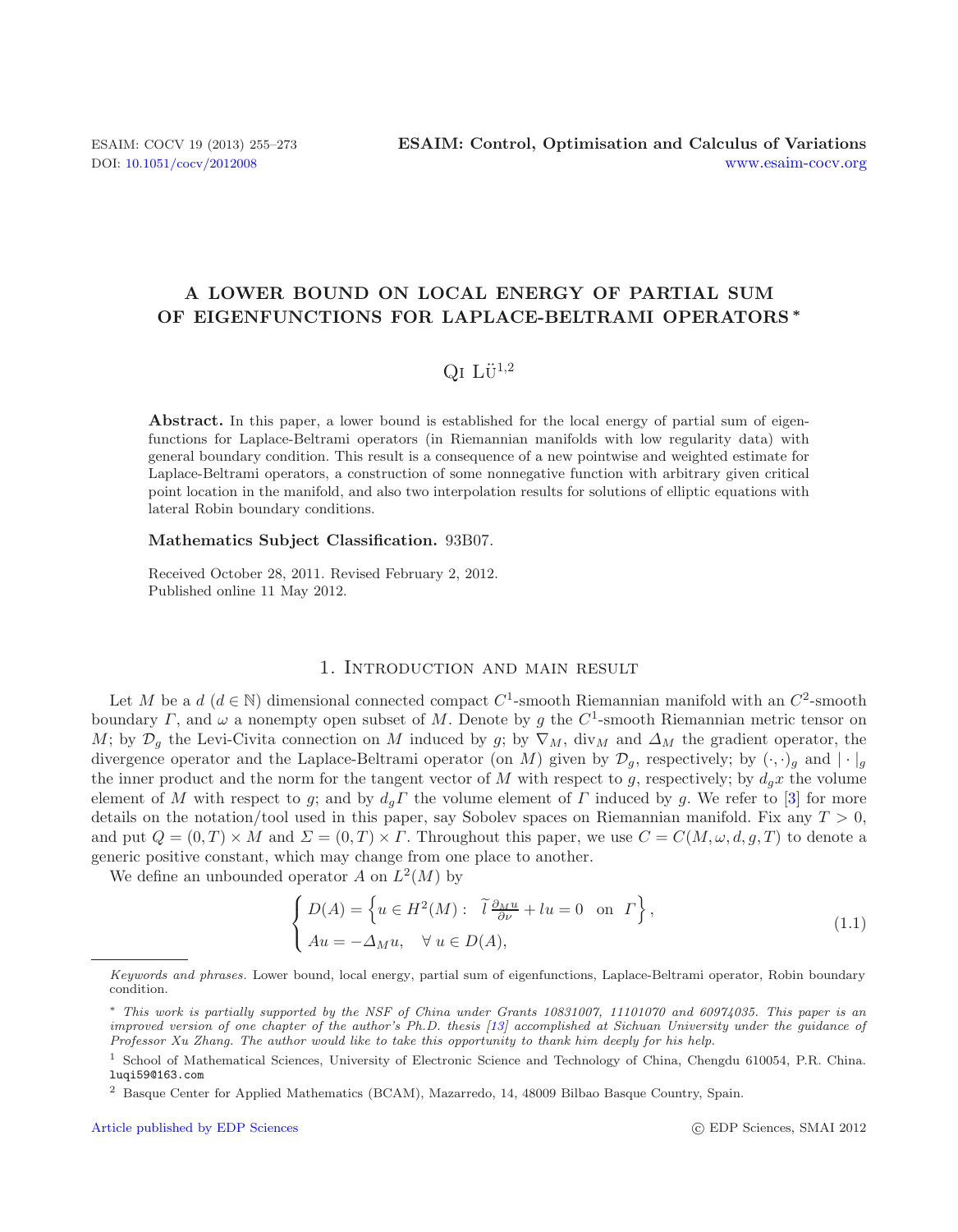where  $\nu = \nu(x)$  is the unit outward normal vector of M at  $x \in \Gamma$  with respect to the metric g,  $\frac{\partial_M u}{\partial \nu}$  $\left.\frac{\partial u}{\partial \nu}\right|_{\Gamma} =$  $(\nabla_M u, \nu)_g|_{\Gamma}$ , both l and l belong to  $L^{\infty}(\Gamma)$  and satisfy  $l = 1, l \ge 0$  or  $l = 0, l > 0$ . Let  $\{\lambda_i\}_{i=1}^{\infty}$  be the eigenvalues of 4 and  $\{e, l^{\infty}$  the corresponding eigenfunctions satisfying  $|e|_{\Gamma}$  and  $\Gamma$ eigenvalues of A, and  $\{e_i\}_{i=1}^{\infty}$  the corresponding eigenfunctions satisfying  $|e_i|_{L^2(M)} = 1$ . It is easy to show that  $0 \le \lambda_i \le \lambda_i \le \max_{i=1}^{\infty} L_i \log \mathcal{L}$  constitutes an orthonormal basis of  $L^2(M)$  $0 \leq \lambda_1 \leq \lambda_2 \leq \ldots$ , and  $\{e_i\}_{i=1}^{\infty}$  constitutes an orthonormal basis of  $L^2(M)$ .<br>One can find the following result from [4.7, 9]

One can find the following result from  $[4, 7, 9]$  $[4, 7, 9]$  $[4, 7, 9]$  $[4, 7, 9]$  $[4, 7, 9]$ .

<span id="page-1-1"></span>**Theorem 1.1.** *If both*  $\Gamma$  *and*  $q$  *are*  $C^{\infty}$ ,  $\tilde{l} = 0$  *and*  $l = 1$ *, then it holds that* 

<span id="page-1-2"></span><span id="page-1-0"></span>
$$
\sum_{\lambda_i \le r} |a_i|^2 \le C e^{C\sqrt{r}} \int_{\omega} \left| \sum_{\lambda_i \le r} a_i e_i(x) \right|^2 d_g x, \tag{1.2}
$$

*for every*  $r > 0$  *and every choice of the coefficients*  $\{a_i\}_{\lambda_i \leq r}$  *with*  $a_i \in \mathbb{C}$ *.* 

This result provides a delicate lower bound estimate for the local energy of partial sum of eigenfunctions for Laplace-Beltrami operators (in  $C^{\infty}$ -smooth Riemannian manifolds) with Dirichlet boundary condition. As remarked in [\[22\]](#page-18-0), the power  $\frac{1}{2}$  in the above  $e^{C\sqrt{r}}$  is sharp. In terms of the control theory language, inequality [\(1.2\)](#page-1-0) can be viewed as an observability estimate for partial sum of eigenfunctions for operator A. Besides its obviously independent interest, this inequality has many applications in control theory. In [\[7\]](#page-17-3), by means of a time iteration approach, Lebeau and Robbiano used [\(1.2\)](#page-1-0) to obtain null controllability of the heat equation with homogeneous Dirichlet boundary condition. In [\[9\]](#page-17-4), inequality [\(1.2\)](#page-1-0) was addressed by Lebeau and Zuazua, and *via* which null controllability of a linear system of thermoelasticity was analyzed. Further applications of this inequality to controllability problems can be found in  $[11,15,16,21]$  $[11,15,16,21]$  $[11,15,16,21]$  $[11,15,16,21]$ . On the other hand, in [\[19\]](#page-18-4), Wang used  $(1.2)$ to establish an  $L^{\infty}$ -null controllability for the heat equation, and especially, *via* which he solved a long-standing open problem in control theory for infinite dimensional systems, *i.e.*, the Bang-Bang principle for time optimal control problem for the heat equation with a locally distributed controller. His results was recently extended to fractional order parabolic equations, see [\[12](#page-17-6)].

We remark that, in Theorem [1.1,](#page-1-1) both  $\Gamma$  and g are assumed to be  $C^{\infty}$ -smooth. Escauriaza pointed out that the  $C^{\infty}$ -regularity for  $\Gamma$  can be weakened to be  $C^2$  but his proof was not published (see Rem. 1.1 in [\[11\]](#page-17-5)). In this paper, we shall address the sharp result in this respect and, in particularly, consider a similar problem but with more general boundary conditions.

The main result of this paper can be stated as follows:

**Theorem 1.2.** *The conclusion in Theorem [1.1](#page-1-1) still holds when the additional assumptions on* Γ, q,  $\tilde{l}$  and l *therein are dropped.*

Noting that the time iteration method developed in [\[7\]](#page-17-3) does not depend on the boundary condition. Therefore, using Theorem [1.2](#page-1-2) and this method, it is easy to obtain the corresponding controllability/optimal control results for equations with Robin boundary condition. On the other hand, Theorem [1.2](#page-1-2) can also be employed to prove the null/approximate controllability of forward stochastic heat equations [\[14\]](#page-18-5), which is, to the best of the author's knowledge, the first controllability result for forward stochastic partial differential equations with control acts only on the drift term.

Theorem [1.2](#page-1-2) needs much lower regularities for both  $\Gamma$  and  $g$  than Theorem [1.1.](#page-1-1) Furthermore, Theorem 1.2 is for general Robin type boundary condition while Theorem [1.1](#page-1-1) addresses only the homogeneous Dirichlet boundary condition.

In [\[4](#page-17-2), [7](#page-17-3), [9\]](#page-17-4), the authors employed a local Carleman estimate to establish Theorem [1.1.](#page-1-1) The homogeneous Dirichlet boundary condition plays an important role in their proof. However, it seems to be quite difficult to prove Theorem [1.2](#page-1-2) by using the same method. Instead, in this paper, we shall use a global (in space) Carleman estimate to overcome the difficulties introduced by the general boundary condition. On the other hand, it deserves to point out that, although a related global Carleman estimate was established in [\[2](#page-17-7)] addressing observability estimates for quite general parabolic equations, the approach therein does not seem to be able to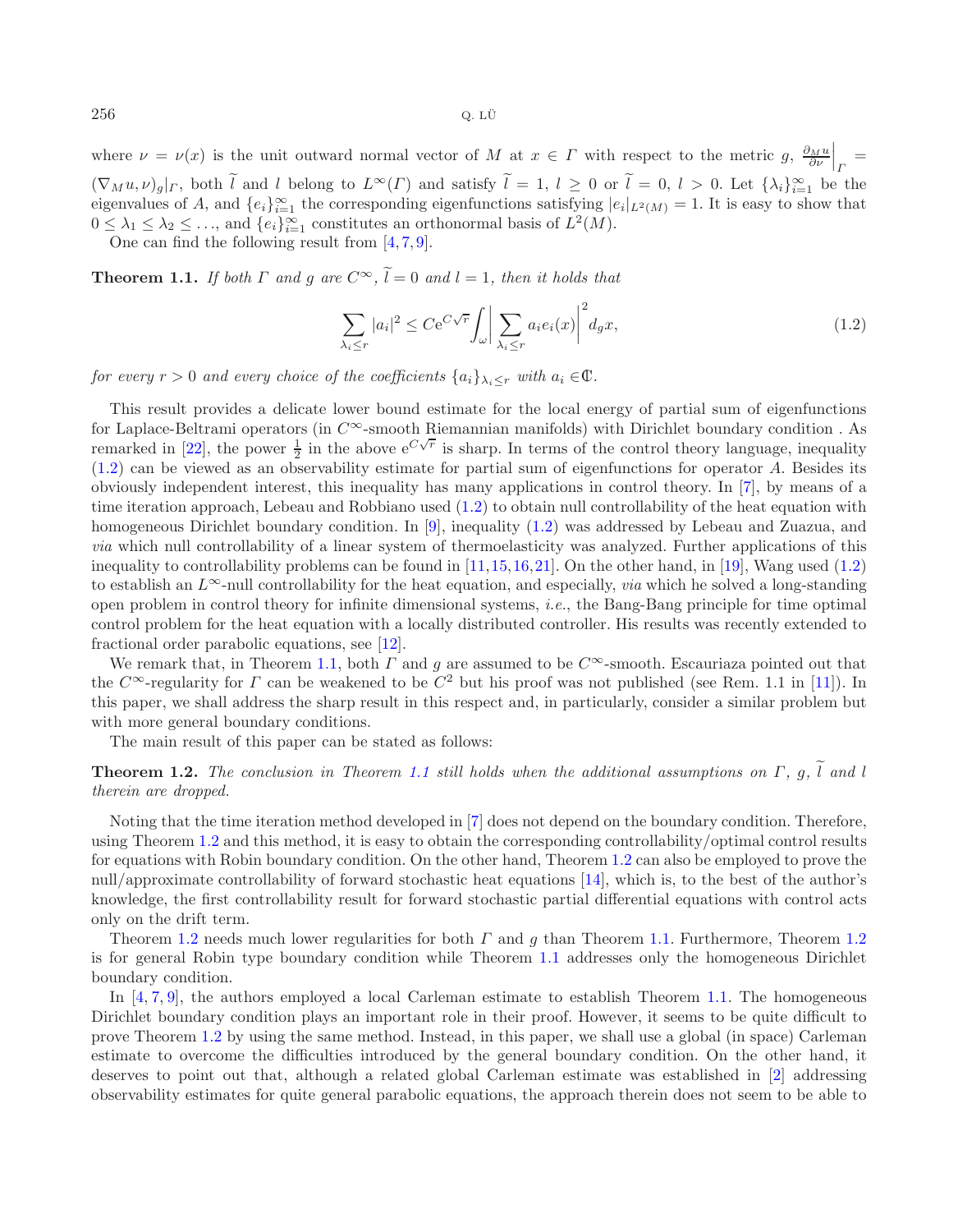provide the desired sharp estimate " $e^{C\sqrt{r}}$ " in Theorem [1.2.](#page-1-2) Indeed, in order to prove Theorem [1.2,](#page-1-2) we need to derive first a new pointwise and weighted estimate for Laplace-Beltrami operators (see Sect. 2), and then to prove the existence of a nonnegative function with arbitrary given critical point location in manifold M (see Sect. 3), and also to show some interpolation results for solutions of elliptic equations with lateral Robin boundary conditions in a cylinder (see Sects. 4 and 5).

It is considerably easier to prove Theorem [1.2](#page-1-2) with  $\tilde{l} = 0$  and  $l > 0$  than the case with  $\tilde{l} = 1$  and  $l \geq 0$ . Noting that in both cases we can use the same method to obtain the desired inequalities. Therefore in the sequel we only prove Theorem [1.2](#page-1-2) for the case that  $l = 1$  and  $l \geq 0$ . The proof of this theorem will be given in Section 6. Note also that, even for the case of Dirichlet boundary condition, our method seems to be more elementary and also self-contained than that in [\[4,](#page-17-2) [7,](#page-17-3) [9](#page-17-4)].

### 2. A pointwise and weighted estimate for Laplace-Beltrami operators

In this section, we establish a pointwise weighted estimate for Laplace-Beltrami operators on a given Riemannian manifold, which will play a key role in the sequel.

Let N be a n-dimensional  $(n \in \mathbb{N})$  Riemannian manifold with a  $C^1$ -metric tensor b. The meaning of  $(\cdot, \cdot)_b$ ,  $|\cdot|_b, \nabla_N$ , div<sub>N</sub>,  $\Delta_N$  and so on can be understood similarly as mentioned at the very beginning of Section 1.

<span id="page-2-2"></span>Let  $H$ ,  $H_1$  and  $H_2$  be any given  $C^1$ -vector fields on N. We recall the following well-known formulas which will be useful later (*e.g.* [\[3](#page-17-0)], Chap. 1, [\[5](#page-17-8)], Chap. 3).

$$
\operatorname{div}_N(hH) = (\nabla_N h, H)_b + h \operatorname{div}_N H, \quad \forall \ h \in C^1(N),
$$
\n
$$
(\mathbf{I} \cap \mathbf{I}) \cap \mathbf{I} \cap \mathbf{I} \cap \mathbf{I} \cap \mathbf{I} \cap \mathbf{I} \cap \mathbf{I} \cap \mathbf{I} \cap \mathbf{I} \cap \mathbf{I} \cap \mathbf{I} \cap \mathbf{I} \cap \mathbf{I} \cap \mathbf{I} \cap \mathbf{I} \cap \mathbf{I} \cap \mathbf{I} \cap \mathbf{I} \cap \mathbf{I} \cap \mathbf{I} \cap \mathbf{I} \cap \mathbf{I} \cap \mathbf{I} \cap \mathbf{I} \cap \mathbf{I} \cap \mathbf{I} \cap \mathbf{I} \cap \mathbf{I} \cap \mathbf{I} \cap \mathbf{I} \cap \mathbf{I} \cap \mathbf{I} \cap \mathbf{I} \cap \mathbf{I} \cap \mathbf{I} \cap \mathbf{I} \cap \mathbf{I} \cap \mathbf{I} \cap \mathbf{I} \cap \mathbf{I} \cap \mathbf{I} \cap \mathbf{I} \cap \mathbf{I} \cap \mathbf{I} \cap \mathbf{I} \cap \mathbf{I} \cap \mathbf{I} \cap \mathbf{I} \cap \mathbf{I} \cap \mathbf{I} \cap \mathbf{I} \cap \mathbf{I} \cap \mathbf{I} \cap \mathbf{I} \cap \mathbf{I} \cap \mathbf{I} \cap \mathbf{I} \cap \mathbf{I} \cap \mathbf{I} \cap \mathbf{I} \cap \mathbf{I} \cap \mathbf{I} \cap \mathbf{I} \cap \mathbf{I} \cap \mathbf{I} \cap \mathbf{I} \cap \mathbf{I} \cap \mathbf{I} \cap \mathbf{I} \cap \mathbf{I} \cap \mathbf{I} \cap \mathbf{I} \cap \mathbf{I} \cap \mathbf{I} \cap \mathbf{I} \cap \mathbf{I} \cap \mathbf{I} \cap \mathbf{I} \cap \mathbf{I} \cap \mathbf{I} \cap \mathbf{I} \cap \mathbf{I} \cap \mathbf{I} \cap \mathbf{I} \cap \mathbf{I} \cap \mathbf{I} \cap \mathbf{I} \cap \
$$

$$
\nabla_N(H_1, H_2)_b = (\nabla_N H_1, H_2)_b + (\nabla_N H_2, H_1)_b + (\nabla_N b)(H_1, H_2), \tag{2.2}
$$

where  $(\nabla_N H_i, H_j)_b$  stands for the contraction of the tensor  $b \otimes \nabla_N H_i \otimes H_j$   $(1 \leq i, j \leq 2, i+j = 3), (\nabla_N b)(H_1, H_2)$ stands for the contraction of the tensor  $\nabla_N b \otimes H_1 \otimes H_2$ . Also, for any  $f \in C^1(N)$ , we denote by  $\nabla_N(\nabla_N f)$  the Hessian of f.

In the sequel, for arbitrary real function  $\varphi \in C^2(N)$  and arbitrary positive real numbers s and  $\lambda$ , we choose functions  $\alpha$  and  $\theta$  as follows:

$$
\alpha = e^{\lambda \varphi}, \quad \theta = e^{s\alpha}.
$$
\n<sup>(2.3)</sup>

We have the following result:

<span id="page-2-1"></span><span id="page-2-0"></span>**Theorem 2.1.** *Assume*  $v \in C^2(N)$  *and put*  $w = \theta v$ *. Then it holds that* 

$$
2\theta^{2} \Big|\Delta_{N}v\Big|^{2} + D \geq B_{1}|\nabla_{N}w|_{b}^{2} + B_{2}w^{2} + 4s\lambda^{2} \left(\nabla_{N}(\alpha|\nabla_{N}\varphi|_{b}^{2}), \nabla_{N}w\right)_{b} w + 4s\lambda^{2} \alpha (\nabla_{N}w, \nabla_{N}\varphi)_{b}^{2} + 4s\lambda\alpha \left(\nabla_{N}w, \left([\nabla_{N}(\nabla_{N}\varphi)], \nabla_{N}w\right)_{b}\right)_{b} + 4s\lambda\alpha \left(\nabla_{N}w, (\nabla_{N}b)(\nabla_{N}w, \nabla_{N}\varphi)\right)_{b} - 2s\lambda\alpha \left((\nabla_{N}b)(\nabla_{N}w, \nabla_{N}w), \nabla_{N}\varphi\right)_{b}, \quad (2.4)
$$

*where*

$$
\begin{cases}\nD = 2s\lambda \text{div}_{N} \left[ 2\lambda \alpha |\nabla_{N} \varphi|_{b}^{2} w \nabla_{N} w + s^{2} \lambda^{2} \alpha^{3} |\nabla_{N} \varphi|_{b}^{2} w^{2} \nabla_{N} \varphi \\
+ 2\alpha (\nabla_{N} \varphi, \nabla_{N} w)_{b} \nabla_{N} w - \alpha |\nabla_{N} w|_{b}^{2} \nabla_{N} \varphi \right] \\
B_{1} = 2s\lambda^{2} \alpha |\nabla_{N} \varphi|_{b}^{2} - 2s\lambda \alpha \Delta_{N} \varphi |\nabla_{N} \varphi|_{b}^{2} - s\lambda \alpha \left( (\nabla_{N} b)(\nabla_{N} w, \nabla_{N} w), \nabla_{N} \varphi \right)_{b} \\
= 2s\lambda^{2} \alpha |\nabla_{N} \varphi|_{b}^{2} - s\alpha O(\lambda), \\
B_{2} = 2s^{3} \lambda^{4} \alpha^{3} |\nabla_{N} \varphi|_{b}^{4} + 2s^{3} \lambda^{3} \alpha^{3} \text{div}_{N} (|\nabla_{N} \varphi|_{b}^{2} \nabla_{N} \varphi) - 4s^{2} \lambda^{2} \alpha^{2} |\Delta_{N} \varphi|^{2} - 4s^{2} \lambda^{4} \alpha^{2} |\nabla_{N} \varphi|_{b}^{2} \\
= 2s^{3} \lambda^{4} \alpha^{3} |\nabla_{N} \varphi|_{b}^{4} - s^{3} \alpha^{3} O(\lambda^{3}) - s^{2} \alpha^{2} O(\lambda^{4}).\n\end{cases}
$$
\n(2.5)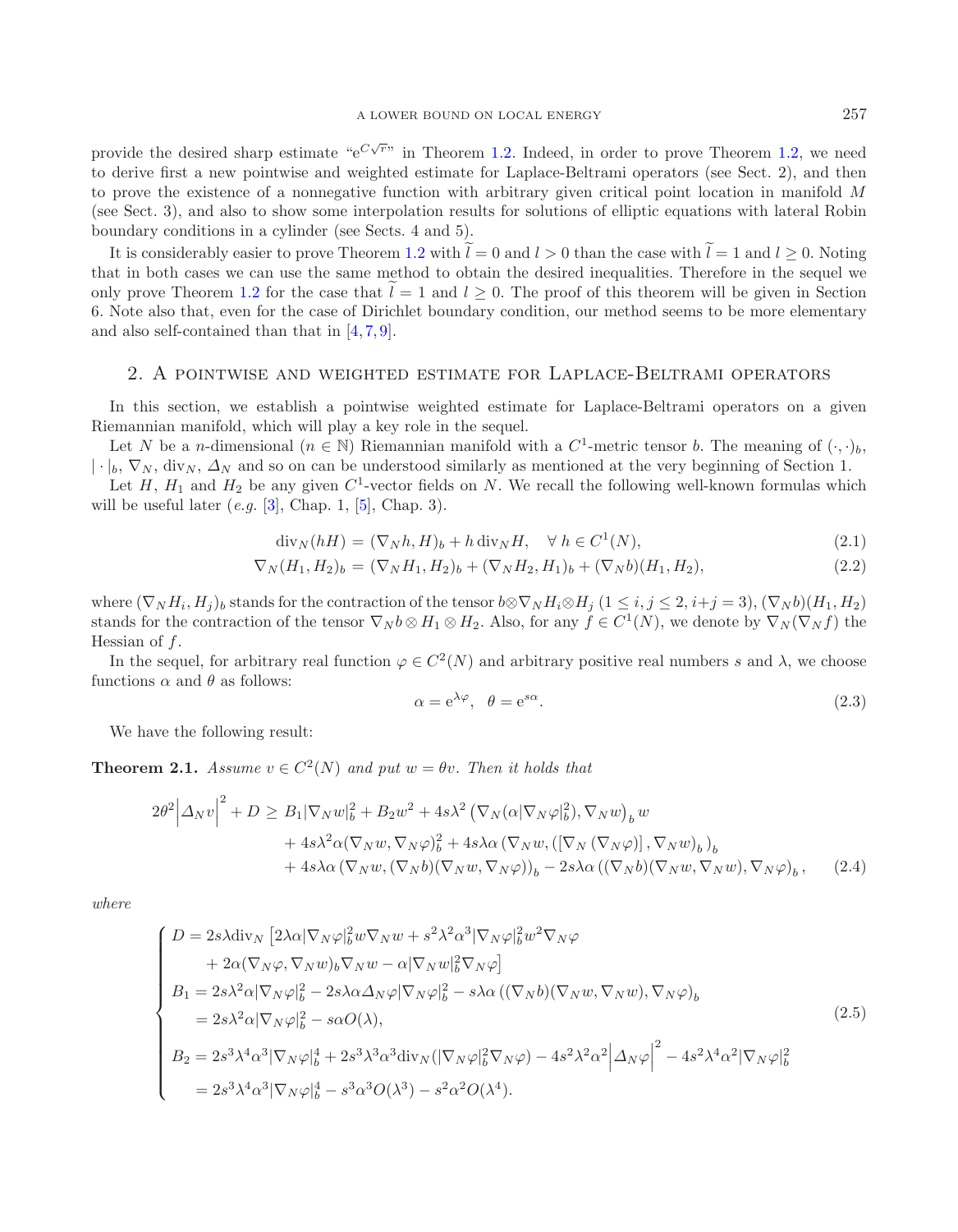**Remark 2.2.** There exist several pointwise and weighted estimates for second order partial differential operators in the literature (*e.g.*, [\[1,](#page-17-9) [6](#page-17-10), [10,](#page-17-11) [18,](#page-18-6) [20](#page-18-7)]). These estimates are quite useful in control theory and inverse problems for partial differential equations. In [\[18\]](#page-18-6), Theorem 2.2, one can find an estimate similar to [\(2.4\)](#page-2-0). The main advantage of our estimate [\(2.4\)](#page-2-0) consists in that it is more convenient to deal with the Robin boundary condition, as shown in the proof of Theorem [4.1.](#page-6-0)

*Proof of Theorem [2.1.](#page-2-1)* By the definition of v and w, we have that

<span id="page-3-3"></span>
$$
\nabla_N v = \nabla_N(\theta^{-1} w) = w \nabla_N(\theta^{-1}) + \theta^{-1} \nabla_N w = -s \lambda \theta^{-1} \alpha w \nabla_N \varphi + \theta^{-1} \nabla_N w.
$$
\n(2.6)

<span id="page-3-0"></span>Hence, by  $(2.1)$ , it follows that

$$
-\theta \text{div}_N(\nabla_N v) = -\theta \text{div}_N(-s\lambda \theta^{-1} \alpha w \nabla_N \varphi + \theta^{-1} \nabla_N w)
$$
  
=  $-\Delta_N w + 2s\lambda \alpha (\nabla_N \varphi, \nabla_N w)_b + s\lambda^2 \alpha |\nabla_N \varphi|_b^2 w - s^2 \lambda^2 \alpha^2 |\nabla_N \varphi|_b^2 w + s\lambda \alpha w \Delta_N \varphi.$  (2.7)

<span id="page-3-1"></span>Put

$$
\begin{cases}\nI_1 = -\Delta_N w - s^2 \lambda^2 \alpha^2 |\nabla_N \varphi|_b^2 w, \\
I_2 = 2s \lambda \alpha (\nabla_N \varphi, \nabla_N w)_b + 2s \lambda^2 \alpha |\nabla_N \varphi|_b^2 w, \\
I_3 = -\theta \Delta_N v - s \lambda \alpha w \Delta_N \varphi + s \lambda^2 \alpha |\nabla_N \varphi|_b^2 w.\n\end{cases} (2.8)
$$

By  $(2.7)$ – $(2.8)$ , we see that  $I_1 + I_2 = I_3$ . Hence

$$
2I_1I_2 \le |I_3|^2. \tag{2.9}
$$

We estimate  $|I_3|^2$  first.

$$
|I_3|^2 = \left| -\theta \Delta_N v - s\lambda \alpha w \Delta_N \varphi + s\lambda^2 \alpha |\nabla_N \varphi|_b^2 w \right|^2
$$
  
 
$$
\leq 2\theta^2 |\Delta_N v|^2 + 4s^2 \lambda^2 \alpha^2 |\Delta_N \varphi|^2 |w|^2 + 4s^2 \lambda^4 \alpha^2 |\nabla_N \varphi|_b^4 |w|^2.
$$
 (2.10)

<span id="page-3-2"></span>Next, let us estimate  $I_1I_2$ . By  $(2.8)$ , it follows that

$$
I_1 I_2 = 2s\lambda\alpha \left( -\Delta_N w - s^2 \lambda^2 \alpha^2 |\nabla_N \varphi|_b^2 w \right) \left( (\nabla_N \varphi, \nabla_N w)_b + \lambda |\nabla_N \varphi|_b^2 w \right)
$$
  
=  $2s\lambda^2 \alpha \left( -\Delta_N w - s^2 \lambda^2 \alpha^2 |\nabla_N \varphi|_b^2 w \right) |\nabla_N \varphi|_b^2 w$   
 $-2s^3 \lambda^3 \alpha^3 |\nabla_N \varphi|_b^2 (\nabla_N \varphi, \nabla_N w)_b w - 2s \lambda \alpha \Delta_N w (\nabla_N \varphi, \nabla_N w)_b.$  (2.11)

We need to compute the terms in the right-hand side of  $(2.11)$  one by one. By formula  $(2.1)$ , we find that

$$
2s\lambda^2\alpha \left(-\Delta_N w - s^2\lambda^2\alpha^2 |\nabla_N \varphi|_b^2 w\right) |\nabla_N \varphi|_b^2 w = -2s^3\lambda^4\alpha^3 |\nabla_N \varphi|_b^4 w^2 - \text{div}_N \left(2s\lambda^2\alpha |\nabla_N \varphi|_b^2 w \nabla_N w\right) + 2s\lambda^2 \left(\nabla_N(\alpha |\nabla_N \varphi|^2), \nabla_N w\right)_b w + 2s\lambda^2\alpha |\nabla_N \varphi|_b^2 |\nabla_N w|_b^2.
$$
\n(2.12)

Further,

$$
-2s^3\lambda^3\alpha^3|\nabla_N\varphi|_b^2(\nabla_N\varphi,\nabla_Nw)_bw = -\text{div}_N\left(s^3\lambda^3\alpha^3|\nabla_N\varphi|_b^2w^2\nabla_N\varphi\right) + 3s^3\lambda^4\alpha^3|\nabla_N\varphi|_b^4w^2
$$
  
+  $s^3\lambda^3\alpha^3\text{div}_N\left(|\nabla_N\varphi|_b^2\nabla_N\varphi\right)w^2.$  (2.13)

<span id="page-3-4"></span>Further,

$$
- 2s\lambda\alpha\Delta_N w(\nabla_N\varphi, \nabla_N w)_b = -\text{div}_N (2s\lambda\alpha(\nabla_N\varphi, \nabla_N w)_b\nabla_N w) + 2s\lambda^2\alpha(\nabla_N\varphi, \nabla_N w)_b^2 + 2s\lambda\alpha(\nabla_N w, \nabla_N(\nabla_N w, \nabla_N \varphi)_b)_b.
$$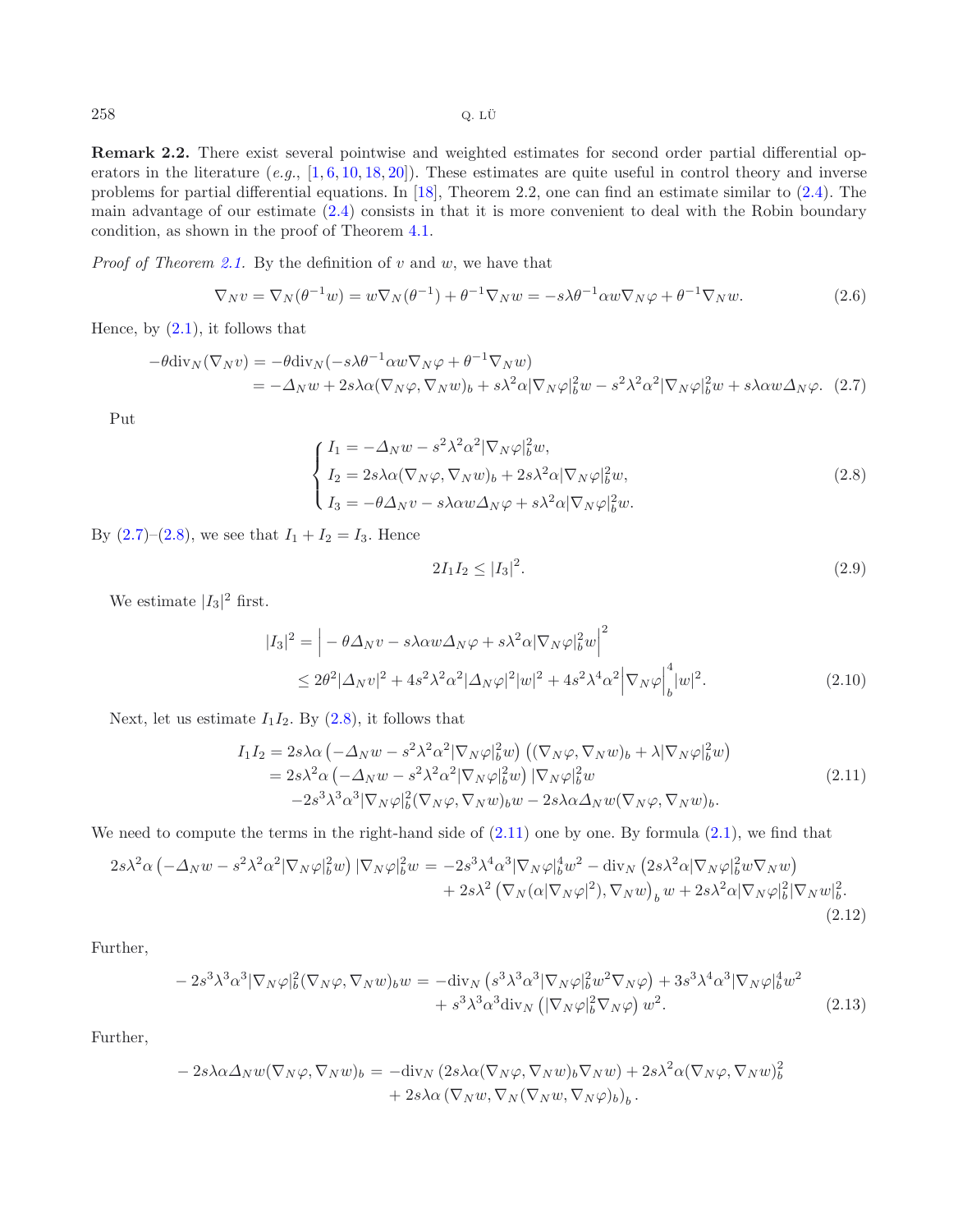By formula  $(2.2)$ ,

$$
(\nabla_N w, \nabla_N (\nabla_N w, \nabla_N \varphi)_b)_b = (\nabla_N w, ([\nabla_N (\nabla_N w)], \nabla_N \varphi)_b + ([\nabla_N (\nabla_N \varphi)], \nabla_N w)_b)_b + (\nabla_N w, (\nabla_N b)(\nabla_N w, \nabla_N \varphi))_b.
$$

Noting that

$$
2(\nabla_N w, (\left[\nabla_N (\nabla_N w)\right], \nabla_N \varphi)_b)_b = \left(\nabla_N \left|\nabla_N w\right|_b^2, \nabla_N \varphi\right)_b - \left((\nabla_N b)(\nabla_N w, \nabla_N w), \nabla_N \varphi)_b\right),
$$

we arrive at

$$
2s\lambda\alpha\left(\nabla_N w, \nabla_N (\nabla_N w, \nabla_N \varphi)_b\right)_b = s\lambda\alpha \left(\nabla_N \big| \nabla_N w \big|_b^2, \nabla_N \varphi \right)_b - s\lambda\alpha \left((\nabla_N b)(\nabla_N w, \nabla_N w), \nabla_N \varphi)_b
$$
  
+ 
$$
2s\lambda\alpha \left(\nabla_N w, \left([\nabla_N (\nabla_N \varphi)], \nabla_N w\right)_b\right)_b + 2s\lambda\alpha \left(\nabla_N w, (\nabla_N b)(\nabla_N w, \nabla_N \varphi)\right)_b
$$
  
= 
$$
s\lambda \text{div}_N \left(\alpha |\nabla_N w|_b^2 \nabla_N \varphi\right) - s\lambda^2 \alpha |\nabla_N \varphi|_b^2 |\nabla_N w|_b^2 - s\lambda\alpha \Delta_N \varphi |\nabla_N w|_b^2
$$
  
- 
$$
s\lambda\alpha \left((\nabla_N b)(\nabla_N w, \nabla_N w), \nabla_N \varphi)_b + 2s\lambda\alpha \left(\nabla_N w, \left([\nabla_N (\nabla_N \varphi)], \nabla_N w\right)_b\right)_b
$$
  
+ 
$$
2s\lambda\alpha \left(\nabla_N w, (\nabla_N b)(\nabla_N w, \nabla_N \varphi)\right)_b.
$$

Therefore it holds

$$
-2s\lambda\alpha\Delta_{N}w(\nabla_{N}\varphi,\nabla_{N}w)_{b} = -\text{div}_{N}(2s\lambda\alpha(\nabla_{N}\varphi,\nabla_{N}w)_{b}\nabla_{N}w) + 2s\lambda^{2}\alpha(\nabla_{N}\varphi,\nabla_{N}w)_{b}^{2} + \text{div}_{N}(s\lambda\alpha|\nabla_{N}w|_{b}^{2}\nabla_{N}\varphi) - s\lambda\alpha((\nabla_{N}b)(\nabla_{N}w,\nabla_{N}w),\nabla_{N}\varphi)_{b} - s\lambda^{2}\alpha|\nabla_{N}\varphi|_{b}^{2}|\nabla_{N}w|_{b}^{2} - s\lambda\alpha\Delta_{N}\varphi|\nabla_{N}w|_{b}^{2} + 2s\lambda\alpha(\nabla_{N}w,([\nabla_{N}(\nabla_{N}\varphi)],\nabla_{N}w)_{b})_{b} + 2s\lambda\alpha(\nabla_{N}w,(\nabla_{N}b)(\nabla_{N}w,\nabla_{N}\varphi))_{b}.
$$
\n(2.14)

Finally, by  $(2.9)$ – $(2.14)$ , we obtain  $(2.4)$ .

### 3. A nonnegative function with an arbitrary given critical point location in the manifold

In this section, we prove the existence of a nonnegative function with an arbitrary given critical point location in manifold  $M$ . This result is a modification of the corresponding result in  $[2]$  for flat spaces. In the sequel, this construction will play a key role in the choice of the weight function in our global Carleman estimate.

<span id="page-4-1"></span>Our result is stated as follows:

<span id="page-4-0"></span>**Theorem 3.1.** *There exists a function*  $\psi \in C^2(M)$  *such that*  $\psi > 0$  *in* M,  $\psi = 0$  *on*  $\Gamma$  *and* 

$$
|\nabla_M \psi|_g^2 > 0, \quad \forall \, x \in \overline{M \setminus \omega_0},\tag{3.1}
$$

*where*  $\omega_0$  *is an arbitrary fixed nonempty open subset of* M *such that*  $\overline{\omega_0} \subset \omega$ *.* 

*Proof of Theorem [3.1.](#page-4-0)* We borrow some idea from [\[2](#page-17-7)]. Choose a function  $p \in C^2(M)$  such that

$$
p > 0 \text{ in } M, \ p = 0 \text{ and } |\nabla_M p|_g > 0 \text{ on } \Gamma. \tag{3.2}
$$

By the density of Morse functions in  $C^2(M)$  (see [\[17](#page-18-8)], Chap. 1), there exists a sequence of Morse functions  ${p^k(x)}_{k=1}^{\infty}$  such that

$$
p^k \to p \text{ in } C^2(M), \text{ as } k \to \infty. \tag{3.3}
$$

<span id="page-4-2"></span> $\Box$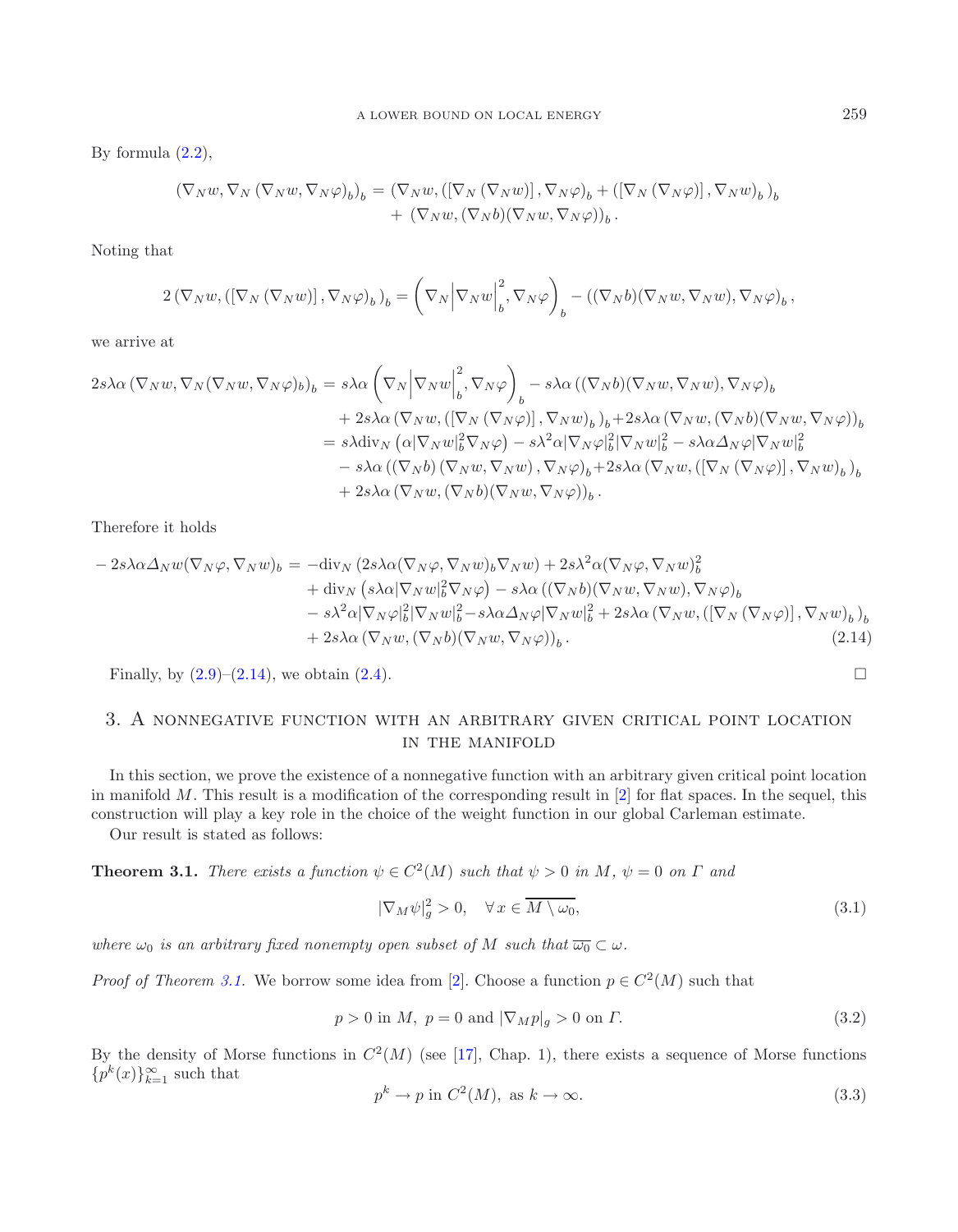$260$  Q. LÜ

Denote by  $M_1 = \{x \in M \mid \nabla_M p(x) = 0\}$  the set of critical points of function p. Since  $|\nabla_M p|_g > 0$  on  $\partial M$ , there exist a positive number  $\xi_1 > 0$  and an open set  $M_2 \subset M$  such that

<span id="page-5-0"></span>
$$
|\nabla_M p|_g > \xi_1 > 0 \text{ in } M_2, M_1 \cap \overline{M_2} = \emptyset, \Gamma \subset \overline{M_2}. \tag{3.4}
$$

Let  $f \in C^{\infty}(M)$  such that

<span id="page-5-2"></span>
$$
f = 1 \text{ on } \Gamma, \ f = 0 \text{ in } M \setminus \overline{M_2}. \tag{3.5}
$$

Put  $q^k(x) = p^k(x) + f(x)[p(x) - p^k(x)]$ . By the definition of  $q^k$ , we know

$$
q^{k} = 0 \text{ on } \Gamma, \ \nabla_{M} q^{k} = \nabla_{M} p^{k} \text{ in } M \setminus \overline{M_{2}}
$$
\n
$$
(3.6)
$$

and

$$
\nabla_M q^k(x) = \nabla_M p^k(x) + f(x) \left[ \nabla_M p(x) - \nabla_M p^k(x) \right] + \nabla_M f(x) \left[ p(x) - p^k(x) \right]. \tag{3.7}
$$

By [\(3.3\)](#page-4-1), we know that there exists a  $\bar{k} \in \mathbb{N}$  such that for any integer  $k > \bar{k}$ , we have

$$
f(x)\left[\nabla_M p(x) - \nabla_M p^k(x)\right] + \nabla_M f(x)\left[p(x) - p^k(x)\right] < \frac{\xi_1}{2}.\tag{3.8}
$$

From [\(3.4\)](#page-5-0), [\(3.7\)](#page-5-1) and [\(3.8\)](#page-5-2), for any integer  $k_1 > \bar{k}$ , it follows that

$$
|\nabla_M q^{k_1}|_g > 0 \text{ in } \overline{M_2}.
$$
\n(3.9)

Letting  $q(x) = q^{k_1}(x)$ , we know that q is a Morse function satisfying  $|\nabla_M q|_g > 0$  in  $\overline{M_2}$ .

Denote by  $CP_1$  the set of critical points of function q, *i.e.*,  $CP_1 = \left\{ x \in M \mid \nabla_M q(x) = 0 \right\}$ . Hence  $CP_1$  is a finite set. Assume  $CP_1 = \{x_1, x_2, \ldots, x_m\}$ . Consider a sequence of functions  $\{\rho^i\}_{i=1}^m \subset C^{\infty}([0,1];M)$  such that that

$$
\begin{cases}\n\rho^{i}(t) \in M, \ \forall t \in [0,1], \ \rho^{i}(t_{1}) \neq \rho^{i}(t_{2}), \ \forall t_{1}, t_{2} \in [0,1], t_{1} \neq t_{2}, \ i = 1, \ldots, m, \\
\rho^{i}(1) = x_{i}, \ \rho^{i}(0) \in \omega_{1}, \ i = 1, \ldots, m, \\
\rho^{i}(t_{1}) \neq \rho^{j}(t_{2}), \ \forall i \neq j, \ \forall t_{1}, t_{2} \in [0,1],\n\end{cases}
$$
\n(3.10)

<span id="page-5-3"></span>where  $\omega_1$  is a nonempty open set such that  $\overline{\omega_1} \subset \omega_0$ . By [\(3.10\)](#page-5-3), there exists a sequence of  $C^2$ -vector fields  $\{\eta^i\}_{i=1}^m$  on M and a sequence of  $C^{\infty}$ -functions  $\{\gamma^i\}_{i=1}^m$  on M such that

$$
\frac{d\rho^{i}(t)}{dt} = \eta^{i}(\rho^{i}(t)), \text{ in } [0,1], i = 1,\dots,m,
$$
\n(3.11)

<span id="page-5-5"></span>
$$
supp \gamma^i \subset M, \ i = 1, \dots, m,
$$
\n
$$
(3.12)
$$

$$
\operatorname{supp}\gamma^i \cap \operatorname{supp}\gamma^j = \emptyset, \ \forall \, i \neq j,\tag{3.13}
$$

<span id="page-5-4"></span>
$$
\gamma^{i}(\rho^{i}(t)) = 1, \ \forall \, t \in [0, 1], \ i = 1, \dots, m. \tag{3.14}
$$

Let  $V^i(x) = \gamma^i(x)\eta^i(x)$ . Consider the system of the ordinary differential equations on manifold M as follows:

$$
\begin{cases} \frac{dx}{dt} = V^i(x), \\ x(0) = x_0. \end{cases}
$$
 (3.15)

Denote by  $S_t^i : M \to M$   $(i = 1, ..., m)$  the operator such that  $S_t^i(x_0) = x(t)$ , where  $x(t)$  is the solution of constitution of  $S_t^i$  is the solution of equation [\(3.15\)](#page-5-4). Hence  $S_t^i$   $(i = 1, \ldots, m)$  are diffeomorphisms on M.<br>By (3.10) (3.11) and (3.14) we have

By  $(3.10)$ ,  $(3.11)$  and  $(3.14)$ , we have

$$
S_1^i(\rho^i(0)) = x_i, \ i = 1, \dots, m. \tag{3.16}
$$

<span id="page-5-1"></span>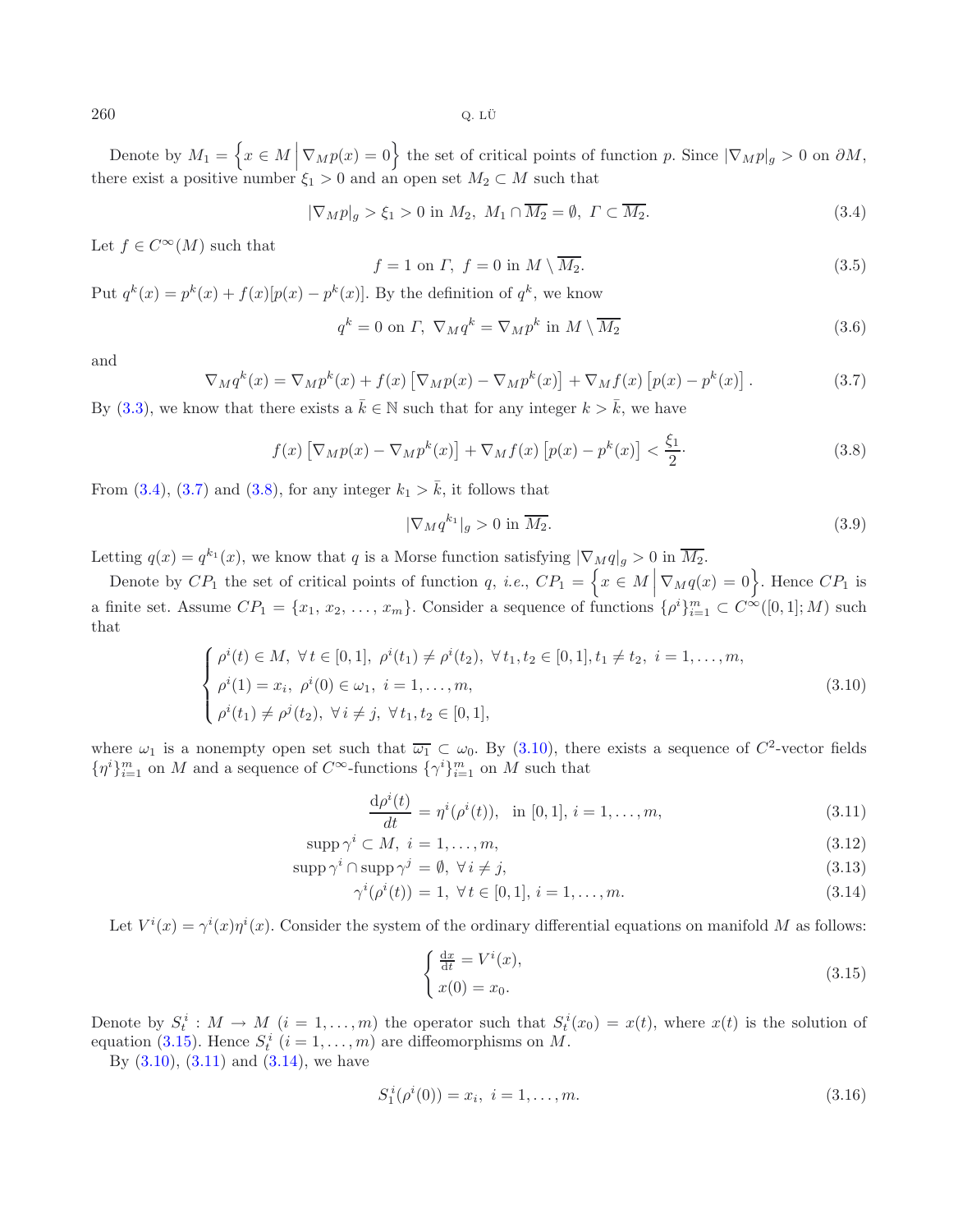<span id="page-6-2"></span>Put  $S(x) = S_1^1 \circ S_1^2 \circ \ldots \circ S_1^m$  and  $\psi(x) = q(S(x))$ . By [\(3.12\)](#page-5-5), there exists a domain  $M_3 \subset M$  such that  $\Gamma \subset \overline{M_3}$ and

<span id="page-6-1"></span>
$$
S_1^i(x) = x, \ \forall \, x \in M_3, i = 1, \dots, m. \tag{3.17}
$$

Therefore  $\psi(x) = q(x), \forall x \in M_3$ . Hence  $\psi(x) = 0, \forall x \in \partial M$ . Denote by  $CP_2$  the critical points of  $\psi$ . Since the mapping  $S$  is a diffeomorphism, we have

$$
CP_2 = \left\{ x \in M \, \middle| \, S(x) \in CP_1 \right\}.
$$
\n
$$
(3.18)
$$

<span id="page-6-0"></span>By  $(3.13)$ , we have

$$
S(\rho^{i}(0)) = x_{i}, \ i = 1, \dots, m. \tag{3.19}
$$

It follows from [\(3.18\)](#page-6-1) and [\(3.19\)](#page-6-2) that  $CP_2 \subset \omega_0$ , which completes the proof.

### <span id="page-6-7"></span><span id="page-6-3"></span>4. Interpolation inequality I

This section is devoted to showing an interpolation result for solutions to the following elliptic equation:

$$
\begin{cases} u_{tt} + \Delta_M u = 0 & \text{in } Q, \\ \frac{\partial_M u}{\partial \nu} + l(x)u = 0 & \text{on } \Sigma. \end{cases}
$$
 (4.1)

<span id="page-6-5"></span>Our result reads:

**Theorem 4.1.** Let  $0 < \gamma < \frac{T}{2}$  and  $2\gamma < T' < T'' < T - \gamma$ . Then there exists a constant  $\mu \in (0,1)$  such that *any solution*  $u \in H^2(Q)$  *of*  $(4.\overline{1})$  *satisfies* 

$$
|u|_{L^{2}(M \times (T',T''))} \leq C|u|_{L^{2}(\omega \times (\gamma,T-\gamma))}^{\mu} |u|_{H^{1}(Q)}^{1-\mu}.
$$
\n(4.2)

This sort of interpolation estimate has already appeared in the framework of boundary control and stabilization for hyperbolic equations (*e.g.* [\[8](#page-17-12)]) and also for inverse problems (*e.g.* [\[18\]](#page-18-6)).

*Proof of Theorem [4.1.](#page-6-0)* We borrow some ideas from [\[18\]](#page-18-6). The key is to use Theorem [2.1.](#page-2-1) The proof is divided into five steps.

<span id="page-6-6"></span><span id="page-6-4"></span>**Step 1.** Firstly, we will explain the construction of the weight function  $\theta$  appeared in Theorem [2.1.](#page-2-1) By [\(3.1\)](#page-4-2), we have

$$
h \stackrel{\triangle}{=} \frac{1}{|\psi|_{L^{\infty}(M)}} \min_{x \in \overline{M \setminus \omega_0}} |\nabla \psi(x)|_g > 0.
$$
\n(4.3)

Without loss of generality, let us assume that  $T' \leq T - T''$ . Let

$$
a = \frac{T}{2} - 2\gamma, \quad a_0 = \frac{T - T' - 2\gamma}{2}, \quad a_1 = \frac{T}{2} - \gamma.
$$
 (4.4)

It is easy to check that

$$
\frac{T}{2} - T' < a_0 < a < a_1 < \frac{T}{2}.
$$

We choose

$$
\varphi(x,t) = (c_1 - c_2) \frac{\psi(x)}{|\psi|_{L^{\infty}(M)}} + a^2 - \left(t - \frac{T}{2}\right)^2 + \kappa
$$
\n(4.5)

and

$$
\widetilde{\varphi}(x,t) = -(c_1 - c_2) \frac{\psi(x)}{|\psi|_{L^{\infty}(M)}} + a^2 - \left(t - \frac{T}{2}\right)^2 + \kappa,
$$
\n(4.6)

 $\Box$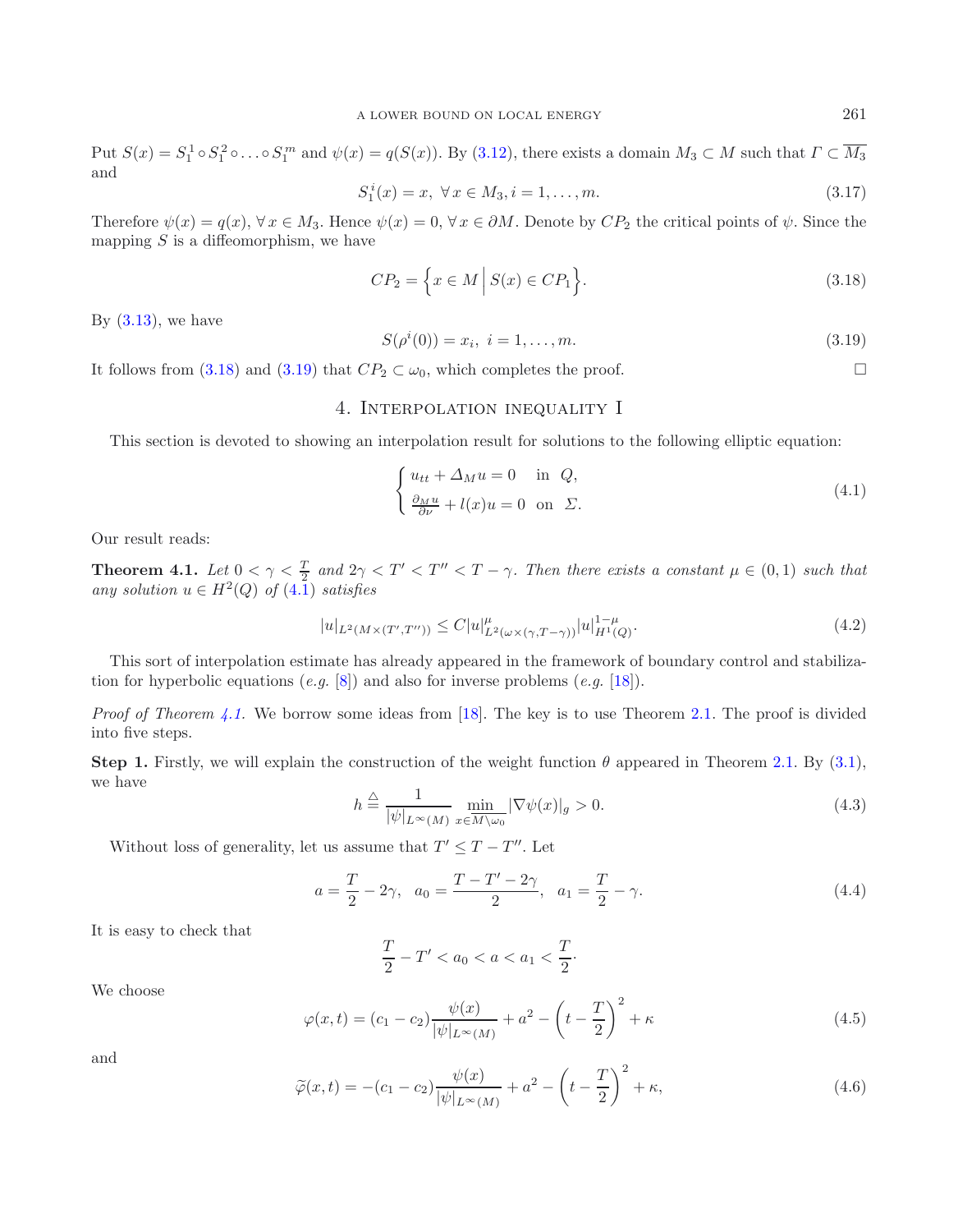where  $c_1 = a^2 - \left(\frac{T}{2} - T'\right)^2$ ,  $c_2 = a^2 - \frac{1}{2}\left(\frac{T}{2} - T'\right)^2 - a_0^2$  and  $\kappa$  is chosen to be large enough to make  $\tilde{\varphi} > 0$ . It is easy to check that  $c_1 > c_2$ .

These give the functions  $\alpha(x,t) = e^{\lambda \varphi(x,t)}$ ,  $\tilde{\alpha}(x,t) = e^{\lambda \tilde{\varphi}(x,t)}$ ,  $\theta = e^{s\alpha}$  and  $\tilde{\theta} = e^{s\tilde{\alpha}}$ . It is obvious that  $0 < \widetilde{\varphi} \leq \varphi, 1 < \widetilde{\alpha} \leq \alpha \text{ and } 1 < \theta \leq \theta.$ <br>By the definition of  $\alpha$  it is easy to

<span id="page-7-3"></span>By the definition of  $\alpha$ , it is easy to check that

$$
\begin{cases} \alpha(\cdot,t) \ge e^{c_1\lambda + \lambda\kappa}, & \left| t - \frac{T}{2} \right| \le \frac{T}{2} - T', \\ \alpha(\cdot,t) \le e^{(c_1 - c_2)\lambda + \lambda\kappa}, & \left| t - \frac{T}{2} \right| \ge a. \end{cases} \tag{4.7}
$$

Noting that equation [\(4.1\)](#page-6-3) has only partial boundary condition. We need to reduce it into an equation with full boundary condition. For this, let us choose a cut-off function  $\phi(t) \in C_0^{\infty}(\frac{T}{2} - a_1, \frac{T}{2} + a_1) = C_0^{\infty}(\gamma, T - \gamma)$ such that

$$
\begin{cases}\n0 \leq \phi(t) \leq 1, & t \in (\gamma, T - \gamma), \\
\phi(t) = 1, & \left|t - \frac{T}{2}\right| \leq \frac{T}{2} - a.\n\end{cases}
$$
\n(4.8)

<span id="page-7-1"></span>Let  $u_1 = \phi u$ , noticing that  $\phi$  is independent of x, it follows by equation [\(4.1\)](#page-6-3) that

<span id="page-7-2"></span><span id="page-7-0"></span>
$$
\begin{cases}\n(u_1)_{tt} + \Delta_M u_1 = \phi_{tt} u + 2\phi_t u_t & \text{in } Q, \\
\frac{\partial_M u_1}{\partial \nu} + l(x)u_1 = 0 & \text{on } \Sigma, \\
u_1 = 0 & \text{on } (M \times \{0\}) \cup (M \times \{T\}).\n\end{cases}
$$
\n(4.9)

By [\(4.8\)](#page-7-0), we know that there is a  $Q_0 \subset Q$  such that

$$
\begin{cases} \sup p(u_1) \subset Q_0, \\ \partial Q_0 \text{ is } C^2. \end{cases} \tag{4.10}
$$

Put  $\Sigma_0 = \partial Q_0 \cap \Sigma$ .

**Step 2.** We now apply Theorem [2.1](#page-2-1) to equation [\(4.9\)](#page-7-1) with  $n = d + 1$ ,  $N = Q_0$ ,  $b = 1 \otimes g$ , v being replaced by  $u_1, \varphi$  is as  $(4.5)$  and  $w = \theta u_1$ .

Integrating equality  $(2.4)$  on  $Q_0$ , we obtain that

$$
\int_{Q_0} 2\theta^2 \Big| (u_1)_{tt} + \Delta_M u_1 \Big|^2 d_g x dt + \int_{Q_0} D d_g x dt
$$
\n
$$
\geq \int_{Q_0} B_1 |\nabla_N w|_b^2 d_g x dt + \int_{Q_0} B_2 w^2 d_g x dt + 4s\lambda^2 \int_{Q_0} (\nabla_N (\alpha |\nabla_N \varphi|_b^2), \nabla_N w)_b w d_g x dt
$$
\n
$$
+ 4s\lambda^2 \int_{Q_0} \alpha (\nabla_N w, \nabla_N \varphi)_{b}^2 d_g x dt + 4s\lambda \int_{Q_0} \alpha (\nabla_N w, [\nabla_N (\nabla_N \varphi)] \nabla_N w)_b d_g x dt
$$
\n
$$
+ 4s\lambda \int_{Q_0} \alpha (\nabla_N w, (\nabla_N b)(\nabla_N w, \nabla_N \varphi))_b d_g x dt - 2s\lambda \int_{Q_0} \alpha ((\nabla_N b)(\nabla_N w, \nabla_N w), \nabla_N \varphi)_{b} d_g x dt.
$$
\n(4.11)

<span id="page-7-4"></span>Let us estimate the right-hand side of [\(4.11\)](#page-7-2). By Cauchy-Schwarz inequality and noting that  $\varphi \in C^2(Q_0)$ , we have the following estimates:

$$
4s\lambda^2 \left| \left( \nabla_N(\alpha |\nabla_N \varphi|_b^2), \nabla_N w \right)_b w \right| \le C \left( s^2 \lambda^4 \alpha w^2 + \lambda^2 |\nabla_M w|_g^2 + \lambda^2 |w_t|^2 \right), \tag{4.12}
$$

$$
4s\lambda \left| \alpha \left( \nabla_N w, \left[ \nabla_N \left( \nabla_N \varphi \right) \right] \nabla_N w \right)_b \right| \leq Cs\lambda \alpha \left( \left| \nabla_M w \right|_g^2 + \left| w_t \right|^2 \right),\tag{4.13}
$$

$$
4s\lambda \left| \alpha \left( \nabla_N w, (\nabla_N b)(\nabla_N w, \nabla_N \varphi) \right)_b \right| \leq C s \lambda \alpha \left( |\nabla_M w|_g^2 + |w_t|^2 \right), \tag{4.14}
$$

$$
s\lambda \left| \alpha \left( (\nabla_N b)(\nabla_N w, \nabla_N w), \nabla_N \varphi \right)_b \right| \leq C s \lambda \alpha \left( |\nabla_M w|_g^2 + |w_t|^2 \right). \tag{4.15}
$$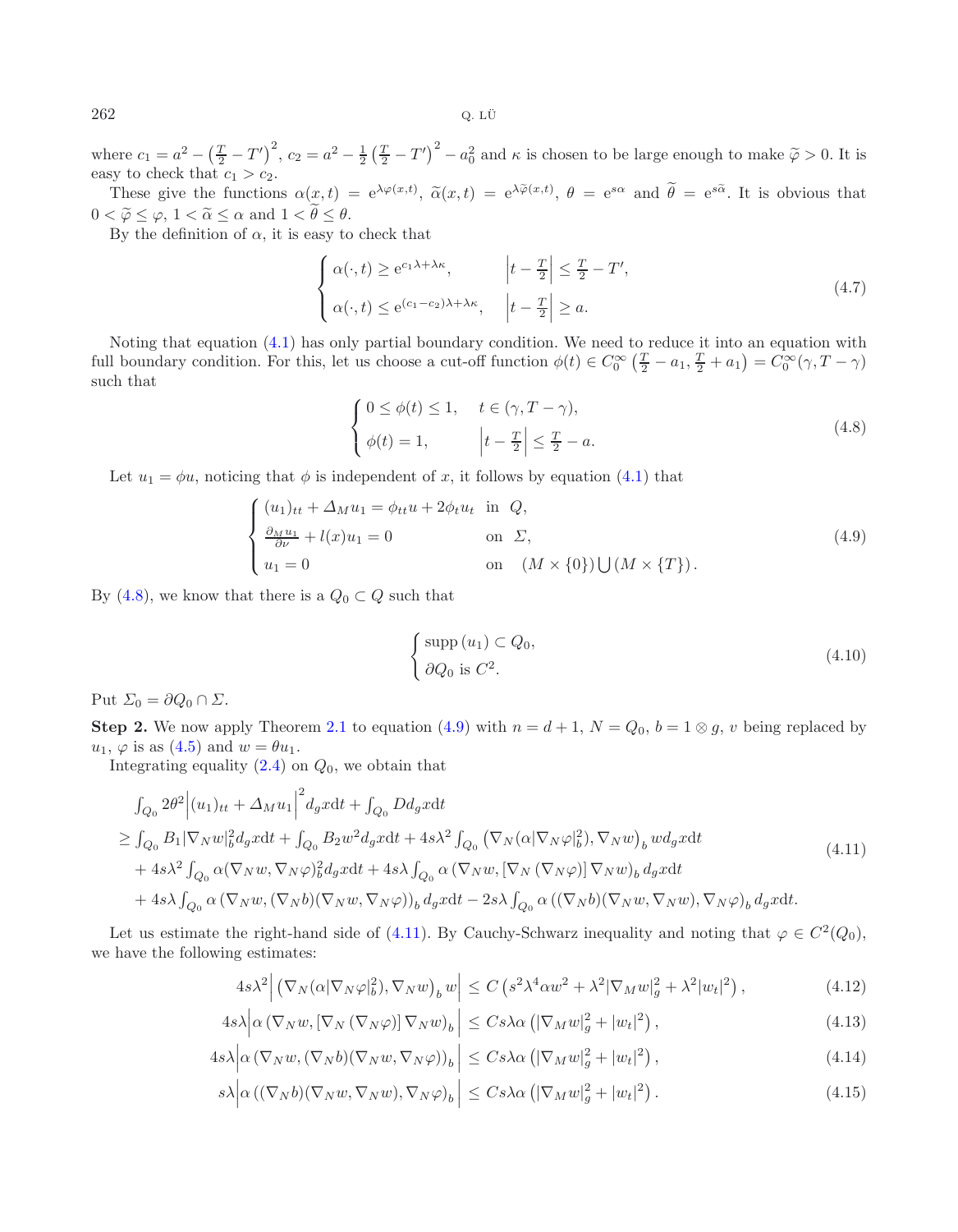By the definition of  $B_1$ , we have that

$$
B_1|\nabla_N w|^2_b = \left[2s\lambda^2\alpha|\nabla_N \varphi|^2_b - s\alpha O(\lambda)\right] \left(|\nabla_M w|^2_g + |w_t|^2\right). \tag{4.16}
$$

By the definition of  $B_2$ , we have that

$$
B_2 w^2 = \left[2s^3 \lambda^4 \alpha^3 |\nabla_N \varphi|_b^4 - s^3 \alpha^3 O(\lambda^3) - s^2 \alpha^2 O(\lambda)^4\right] w^2.
$$
 (4.17)

Recalling [\(4.5\)](#page-6-4) for the definition of  $\varphi$  and [\(4.3\)](#page-6-5) for the positive constant h, we conclude that there is a constant  $\lambda_0 > 1$  such that for any  $\lambda \geq \lambda_0$ , one can find a constant  $s_0 > 1$  so that for any  $s \geq s_0$ , the following estimates hold uniformly for  $(x, t) \in \overline{M \times (2-a, 2+a) \setminus \omega_0 \times (2-a_0, 2+a_0)}$ :

$$
\begin{cases} B_1 |\nabla_N w|_b^2 - C(s\lambda \alpha + \lambda^2 \alpha)(|\nabla_M w|_g^2 + |w_t|^2) \ge (c_1 - c_2)^2 h^2 s \lambda^2 \alpha (|\nabla_M w|_g^2 + |w_t|^2), \\ B_2 w^2 - C s^2 \lambda^4 \alpha w^2 \ge (c_1 - c_2)^4 h^4 s^3 \lambda^4 \alpha^3 |w|^2. \end{cases}
$$
(4.18)

<span id="page-8-0"></span>From  $(4.11)$  and  $(4.18)$ , we conclude that

$$
s\lambda^{2} \int_{Q_{0}} \alpha \left( |\nabla_{M} w|_{g}^{2} + |w_{t}|^{2} \right) d_{g} x dt + s^{3} \lambda^{4} \int_{Q_{0}} \alpha^{3} |w|^{2} d_{g} x dt \leq C \Bigg\{ \int_{Q_{0}} \theta^{2} \Big| (u_{1})_{tt} + \Delta_{M} u_{1} \Big|^{2} d_{g} x dt + \int_{Q_{0}} D d_{g} x dt + s\lambda^{2} \int_{0}^{T} \int_{\omega_{0}} \alpha \left( |\nabla_{M} w|_{g}^{2} + |w_{t}|^{2} \right) d_{g} x dt + s^{3} \lambda^{4} \int_{0}^{T} \int_{\omega_{0}} \alpha^{3} |w|^{2} d_{g} x dt \Bigg\}.
$$
 (4.19)

<span id="page-8-2"></span>**Step 3.** We now get rid of the boundary term  $\int_{Q_0} D d_g x dt$  in [\(4.19\)](#page-8-1).

Using the divergence theorem and the boundary condition of equation [\(4.9\)](#page-7-1), the first term in  $\int_{Q_0} D d_g x dt$ reads

$$
4s\lambda^2 \int_{\Sigma_0} \alpha |\nabla_N \varphi|_b^2 w \frac{\partial_M w}{\partial \nu} d\Gamma_g dt = 4s\lambda^2 \int_{\Sigma_0} \alpha (|\nabla_M \varphi|_g^2 + |\varphi_t|^2) \left( s\lambda \alpha \frac{\partial_M \varphi}{\partial \nu} w^2 - l w^2 \right) d_g \Gamma dt. \tag{4.20}
$$

The second one is

$$
2s^3\lambda^3 \int_{\Sigma_0} \alpha^3 (|\nabla_M \varphi|_g^2 + |\varphi_t|^2) \frac{\partial_M \varphi}{\partial \nu} w^2 d_g \Gamma dt.
$$
 (4.21)

The third one is

$$
4s\lambda \int_{\Sigma_0} \alpha(\nabla_N \varphi, \nabla_N w)_b \frac{\partial_M w}{\partial \nu} d_g \Gamma dt = 4s\lambda \int_{\Sigma_0} \alpha[(\nabla_M \varphi, \nabla_M w)_g + \varphi_t w_t] \left(s\lambda \alpha w \frac{\partial_M \varphi}{\partial \nu} + \theta \frac{\partial_M u_1}{\partial \nu}\right) d_g \Gamma dt. (4.22)
$$

By the boundary condition of  $u_1$ , we have that  $\frac{\partial_M u_1}{\partial \nu} = -\ell u_1$ . Especially, noting that  $\psi\Big|_P = 0$ , we have that  $\nabla_M \varphi|_{\Gamma} = \frac{\partial_M \varphi}{\partial \nu} \nu \Big|_{\Gamma}$ . Hence from [\(4.22\)](#page-8-2), we get that

$$
4s\lambda \int_{\Sigma_{0}} \alpha(\nabla_{N}\varphi, \nabla_{N}w)_{b} \frac{\partial_{M}w}{\partial \nu} d_{g} \Gamma dt
$$
\n
$$
= \int_{\Sigma_{0}} \left( 4s^{3}\lambda^{3}\alpha^{3}|\nabla_{M}\varphi|_{g}^{2} \frac{\partial_{M}\varphi}{\partial \nu}w^{2} - 8s^{2}\lambda^{2}\alpha^{2}|\nabla_{M}\varphi|_{g}^{2}lw^{2} + 4s\lambda\alpha \frac{\partial_{M}\varphi}{\partial \nu}l^{2}w^{2} \right) d_{g} \Gamma dt
$$
\n
$$
+ 4s^{2}\lambda^{2} \int_{\Sigma_{0}} \alpha^{2}\varphi_{t}w_{t}w \frac{\partial_{M}\varphi}{\partial \nu} d_{g} \Gamma dt - 4s\lambda \int_{\Sigma_{0}} \alpha\varphi_{t}lw_{t}wd_{g} \Gamma dt.
$$
\n(4.23)

<span id="page-8-1"></span>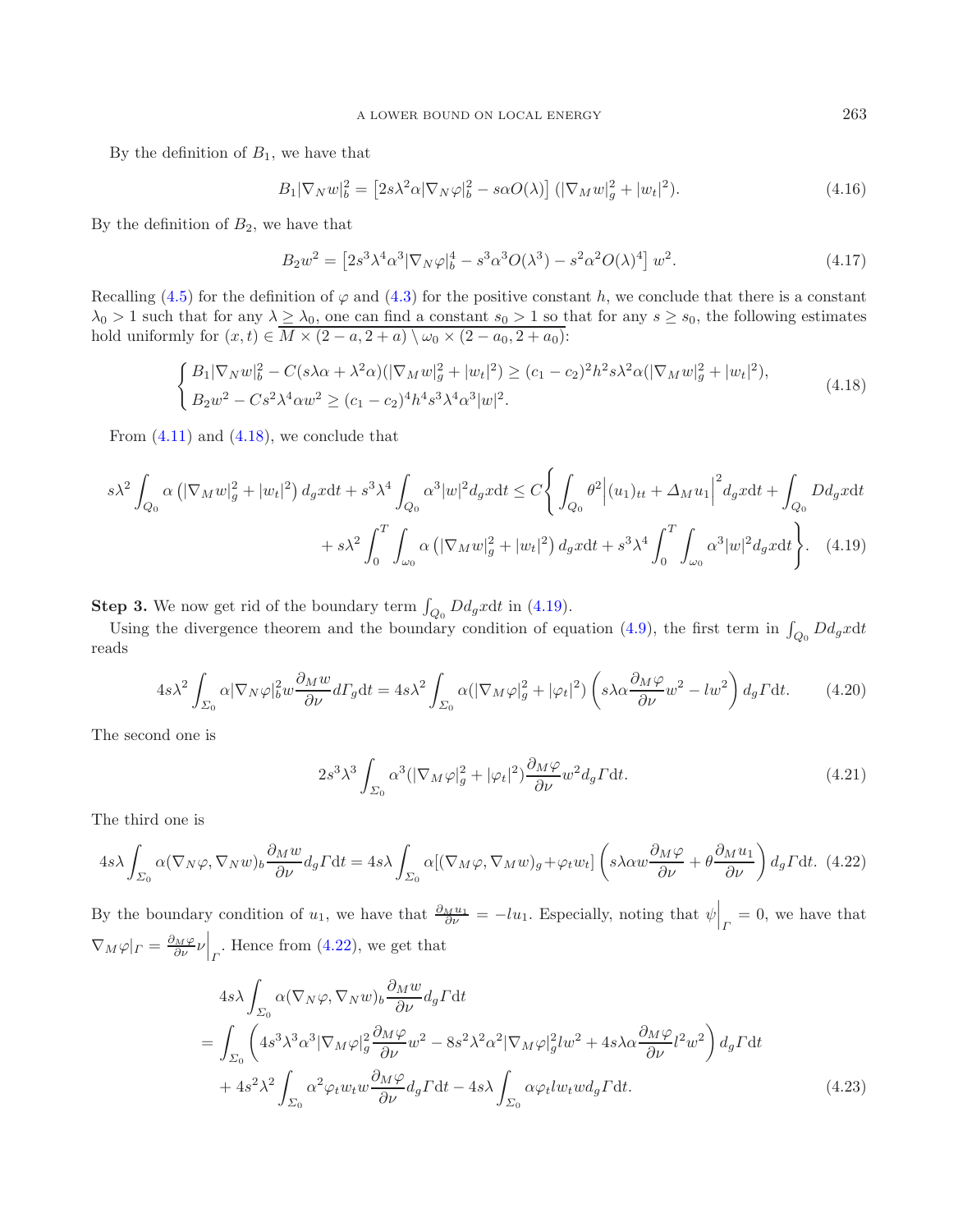By integration by parts, we get that

$$
-4s\lambda \int_{\Sigma_0} \alpha \varphi_t w_t \theta l u_1 d_g \Gamma dt = -4s\lambda \int_{\Sigma_0} \theta \alpha \varphi_t (s\lambda \alpha \varphi_t \theta u_1 + \theta (u_1)_t) l u_1 d_g \Gamma dt
$$

$$
= 2s\lambda \int_{\Sigma_0} \left\{ \lambda \alpha \varphi_t^2 l w^2 + \alpha \varphi_{tt} l w^2 \right\} d_g \Gamma dt. \tag{4.24}
$$

Therefore, we obtain that

$$
4s\lambda \int_{\Sigma_{0}} \alpha(\nabla_{N}\varphi, \nabla_{N}w)_{b} \frac{\partial_{M}w}{\partial \nu} d_{g} \Gamma dt
$$
\n
$$
= \int_{\Sigma_{0}} \left( 4s^{3}\lambda^{3}\alpha^{3} |\nabla_{M}\varphi|_{g}^{2} \frac{\partial_{M}\varphi}{\partial \nu} w^{2} - 8s^{2}\lambda^{2}\alpha^{2} |\nabla_{M}\varphi|_{g}^{2} dw^{2} + 4s\lambda\alpha \frac{\partial_{M}\varphi}{\partial \nu} l^{2}w^{2} \right) d_{g} \Gamma dt
$$
\n
$$
+ 4s^{2}\lambda^{2} \int_{\Sigma_{0}} \alpha^{2}\varphi_{t}w_{t}w \frac{\partial_{M}\varphi}{\partial \nu} d_{g} \Gamma dt + \int_{\Sigma_{0}} \left\{ 2s^{2}\lambda^{2}\alpha^{2}\varphi_{t}^{2}lw^{2} - 2s\lambda^{2}\alpha\varphi_{t}^{2}lw^{2} - 2s\lambda\alpha\varphi_{tt}lw^{2} \right\} d_{g} \Gamma dt.
$$
\n(4.25)

The fourth one is

$$
-2\int_{\Sigma_{0}} s\lambda \alpha |\nabla_{N} w|_{b}^{2} \frac{\partial_{M} \varphi}{\partial \nu} d_{g} \Gamma dt
$$
  
\n
$$
= -2\int_{\Sigma_{0}} s\lambda \alpha (|\nabla_{M} w|_{g}^{2} + w_{t}^{2}) \frac{\partial_{M} \varphi}{\partial \nu} d_{g} \Gamma dt
$$
  
\n
$$
= -2\int_{\Sigma_{0}} \left[ s^{3} \lambda^{3} \alpha^{3} |\nabla_{M} \varphi|_{g}^{2} \frac{\partial_{M} \varphi}{\partial \nu} w^{2} - 2s^{2} \lambda^{2} \alpha^{2} |\nabla_{M} \varphi|_{g}^{2} dw^{2} + s\lambda \alpha \theta^{2} |\nabla_{M} u_{1}|_{g}^{2} \frac{\partial_{M} \varphi}{\partial \nu} \right] d_{g} \Gamma dt
$$
  
\n
$$
-2\int_{\Sigma_{0}} s\lambda \alpha w_{t}^{2} \frac{\partial_{M} \varphi}{\partial \nu} d_{g} \Gamma dt.
$$
\n(4.26)

<span id="page-9-0"></span>Therefore we have

$$
\int_{Q_0} Dd_g x dt = \int_{\Sigma_0} \left[ 4s^2 \lambda^3 \alpha^2 (|\nabla_M \varphi|_g^2 + |\varphi_t|^2) w^2 + 4s^3 \lambda^3 \alpha^3 |\nabla_M \varphi|_g^2 w^2 + 2s^3 \lambda^3 \alpha^3 |\varphi_t|^2 w^2 \right. \\
\left. + 4s \lambda \alpha l^2 w^2 + 4s^2 \lambda^2 \alpha^2 \varphi_t w w_t - 2s \lambda \alpha \theta^2 |\nabla_M u_1|_g^2 - 2s \lambda \alpha l w_t^2 \right] \frac{\partial_M \varphi}{\partial \nu} d_g \Gamma dt \\
- \int_{\Sigma_0} \left[ 4s \lambda^2 \alpha |\nabla_M \varphi|_g^2 l(1 + s\alpha) - 2s \lambda^2 \alpha l |\varphi_t|^2 + 2s \lambda \alpha l \varphi_{tt} \right] w^2 d_g \Gamma dt. \tag{4.27}
$$

Since  $|\nabla_M \varphi|_g|_F > 0$ , we know that there exists an  $s_1 > 0$  such that for all  $s > s_1$ , we have that

$$
\int_{\Sigma_0} \left[4s\lambda^2 \alpha |\nabla_M \varphi|_g^2 l(1+s\alpha) - 2s\lambda^2 \alpha l |\varphi_t|^2 + 2s\lambda \alpha l \varphi_{tt} \right] w^2 d_g \Gamma dt \ge 0.
$$
\n(4.28)

Hence the right-hand side of [\(4.27\)](#page-9-0) could be divided into two parts. The second integral is negative and has the property we expect. We need only to deal with the first integral in the right hand side of [\(4.27\)](#page-9-0). We now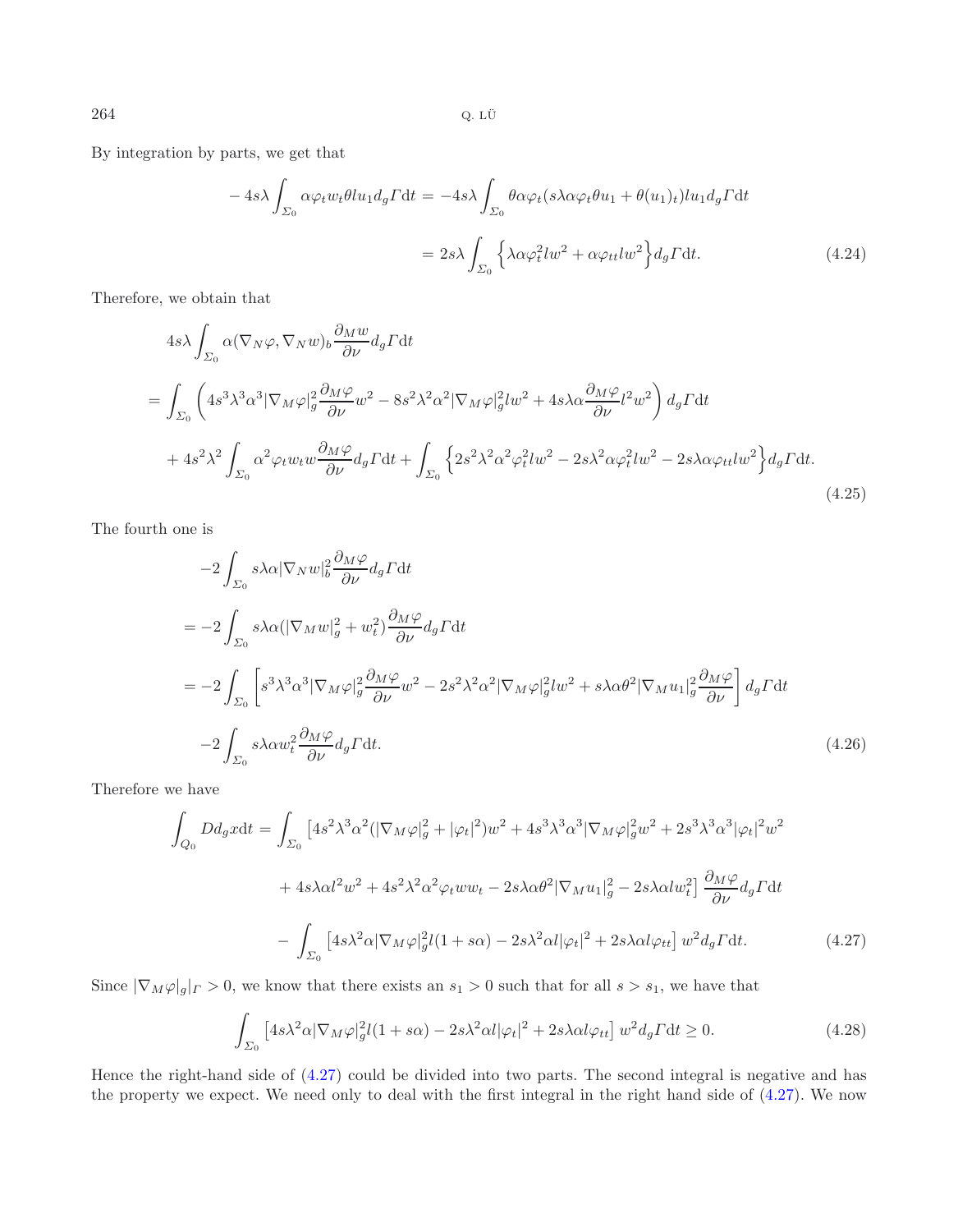choose another weight function  $\theta$ . By [\(4.5\)](#page-6-4), [\(4.6\)](#page-6-6) and noting that  $\psi$  vanishes on  $\Gamma$ , we have the following equalities:

<span id="page-10-1"></span>
$$
\varphi\Big|_{\Sigma} = \widetilde{\varphi}\Big|_{\Sigma}, \quad \frac{\partial_M \varphi}{\partial \nu}\Big|_{\Sigma} = -\frac{\partial_M \widetilde{\varphi}}{\partial \nu}\Big|_{\Sigma}, \quad \alpha\Big|_{\Sigma} = \widetilde{\alpha}\Big|_{\Sigma}, \quad w\Big|_{\Sigma} = \widetilde{w}\Big|_{\Sigma}, \quad w_t\Big|_{\Sigma} = \widetilde{w}_t\Big|_{\Sigma}.
$$

Similar to [\(4.19\)](#page-8-1) and [\(4.27\)](#page-9-0), we deduce the following inequality:

$$
s\lambda^{2} \int_{Q_{0}} \widetilde{\alpha} \left( |\nabla_{M}\widetilde{w}|_{g}^{2} + |\widetilde{w}_{t}|^{2} \right) d_{g}xdt + s^{3}\lambda^{4} \int_{Q_{0}} \widetilde{\alpha}^{3} |\widetilde{w}|^{2} d_{g}xdt \leq C \Biggl\{ \int_{Q_{0}} \widetilde{\theta}^{2} \Biggl| (u_{1})_{tt} + \Delta_{M} u_{1} \Biggr|^{2} d_{g}xdt + \int_{Q_{0}} \widetilde{D}d_{g}xdt + s\lambda^{2} \int_{0}^{T} \int_{\omega_{0}} \widetilde{\alpha} \left( |\nabla_{M}\widetilde{w}|_{g}^{2} + |\widetilde{w}_{t}|^{2} \right) d_{g}xdt + s^{3}\lambda^{4} \int_{0}^{T} \int_{\omega_{0}} \widetilde{\alpha}^{3} |\widetilde{w}|^{2} d_{g}xdt \Biggr\}, \quad (4.30)
$$

<span id="page-10-0"></span>where  $\widetilde{w} = \widetilde{\theta} u_1$  and

<span id="page-10-2"></span>
$$
\int_{Q_0} \widetilde{D}d_g x dt = -\int_{\Sigma_0} \left[ 4s^2 \lambda^3 \alpha^2 (|\nabla_M \varphi|_g^2 + |\varphi_t|^2) w^2 + 6s^3 \lambda^3 \alpha^3 |\nabla_M \varphi|_g^2 w^2 + 4s^3 \lambda^3 \alpha^3 |\varphi_t|^2 w^2 \right. \\
\left. + 4s \lambda \alpha l_1^2 w^2 + 4s^2 \lambda^2 \alpha^2 \varphi_t w w_t - 2s \lambda \alpha \theta^2 |\nabla_M u_1|_g^2 - 2s \lambda \alpha l w_t^2 \right] \frac{\partial_M \varphi}{\partial \nu} d_g \Gamma dt \\
- \int_{\Sigma_0} \left[ 4s \lambda^2 \alpha |\nabla_M \varphi|_g^2 l(1 + s\alpha) - 2s \lambda^2 \alpha l |\varphi_t|^2 - 2s \lambda \alpha l \varphi_{tt} \right] w^2 d_g \Gamma dt.
$$
\n(4.31)

From [\(4.27\)](#page-9-0) and [\(4.31\)](#page-10-0), we know that for  $\forall s > s_1$ , we have that

$$
\int_{Q_0} \left( D + \tilde{D} \right) d_g x dt = - \int_{\Sigma_0} \left[ 8s \lambda^2 \alpha |\nabla_M \varphi|_g^2 l(1 + s \alpha) - 4s \lambda^2 \alpha l |\varphi_t|^2 - 4s \lambda \alpha l \varphi_{tt} \right] w^2 d_g \Gamma dt \le 0. \tag{4.32}
$$

<span id="page-10-3"></span>By  $(4.19)$ ,  $(4.30)$  and noting  $(4.32)$ , we arrive at

$$
s\lambda^{2} \int_{Q_{0}} \left[ \alpha \left( |\nabla_{M} w|_{g}^{2} + |w_{t}|^{2} \right) + \tilde{\alpha} \left( |\nabla_{M} \tilde{w}|_{g}^{2} + |\tilde{w}_{t}|^{2} \right) \right] d_{g}x dt, + s^{3} \lambda^{4} \int_{Q_{0}} \left( \alpha^{3} |w|^{2} + \tilde{\alpha}^{3} |\tilde{w}|^{2} \right) d_{g}x dt
$$
  

$$
\leq C \left\{ \int_{Q_{0}} \left( \theta^{2} \left| (u_{1})_{tt} + \Delta_{M} u_{1} \right|^{2} + \tilde{\theta}^{2} \left| (u_{1})_{tt} + \Delta_{M} u_{1} \right|^{2} \right) d_{g}x dt + s^{3} \lambda^{4} \int_{0}^{T} \int_{\omega_{0}} \left( \alpha^{3} |w|^{2} + v \tilde{\alpha}^{3} |\tilde{w}|^{2} \right) d_{g}x dt \right.
$$
  

$$
+ s\lambda^{2} \int_{0}^{T} \int_{\omega_{0}} \left[ \alpha \left( |\nabla_{M} w|_{g}^{2} + |w_{t}|^{2} \right) + \tilde{\alpha} \left( |\nabla_{M} \tilde{w}|_{g}^{2} + |\tilde{w}_{t}|^{2} \right) \right] d_{g}x dt \right\}.
$$
 (4.33)

**Step 4.** We now return both w and  $\tilde{w}$  in [\(4.33\)](#page-10-3) to  $u_1$ . Recalling that  $w = \theta u_1$  and  $\tilde{w} = \tilde{\theta} u_1$ , we obtain that

$$
\frac{1}{C}\theta^2 \left( |\nabla_M u_1|_g^2 + |(u_1)_t|^2 + s^2 \lambda^2 \alpha^2 |u_1|^2 \right) \leq |\nabla_M w|_g^2 + |w_t|^2 + s^2 \lambda^2 \alpha^2 w^2
$$
\n
$$
\leq C\theta^2 \left( |\nabla_M u_1|_g^2 + |(u_1)_t|^2 + s^2 \lambda^2 \alpha^2 |u_1|^2 \right) \tag{4.34}
$$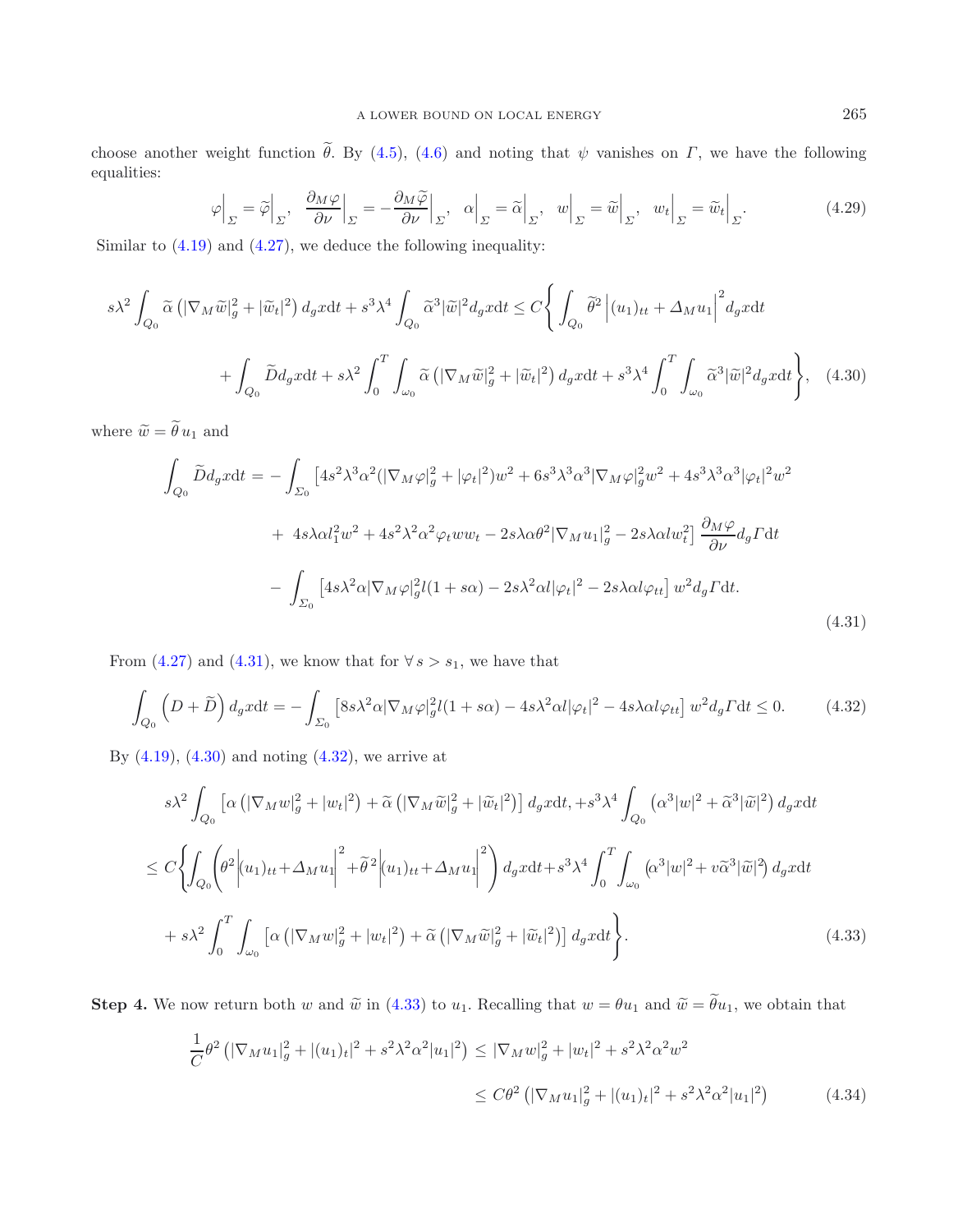<span id="page-11-0"></span>and

$$
\frac{1}{C}\tilde{\theta}^{2} \left( |\nabla_{M} u_{1}|_{g}^{2} + |(u_{1})_{t}|^{2} + s^{2} \lambda^{2} \tilde{\alpha}^{2} |u_{1}|^{2} \right) \leq |\nabla_{M} \tilde{w}|_{g}^{2} + |\tilde{w}_{t}|^{2} + s^{2} \lambda^{2} \tilde{\alpha}^{2} \tilde{w}^{2} \leq C\tilde{\theta}^{2} \left( |\nabla_{M} u_{1}|_{g}^{2} + |(u_{1})_{t}|^{2} + s^{2} \lambda^{2} \alpha^{2} |u_{1}|^{2} \right). \tag{4.35}
$$

<span id="page-11-1"></span>By the definition of  $\alpha$ ,  $\tilde{\alpha}$ ,  $\theta$  and  $\theta$ , we know  $\alpha \geq \tilde{\alpha} > 1$  and  $\theta \geq \theta > 1$ . Hence, by [\(4.33\)](#page-10-3)–[\(4.35\)](#page-11-0), we end up with the following inequality: the following inequality:

<span id="page-11-3"></span>
$$
s^{3} \lambda^{4} \int_{Q_{0}} \alpha^{3} \theta^{2} |u_{1}|^{2} d_{g}x dt \leq C \Bigg\{ \int_{Q_{0}} \theta^{2} \Bigg| \Delta_{M} u_{1} + (u_{1})_{tt} \Bigg|^{2} d_{g}x dt + s^{3} \lambda^{4} \int_{0}^{T} \int_{\omega_{0}} \alpha^{3} \theta^{2} |u_{1}|^{2} d_{g}x dt + s \lambda^{2} \int_{0}^{T} \int_{\omega_{0}} \alpha \theta^{2} \left( |\nabla_{M} u_{1}|_{g}^{2} + |(u_{1})_{t}|^{2} \right) d_{g}x dt \Bigg\}.
$$
 (4.36)

Recalling that  $u_1$  is the solution of equation [\(4.9\)](#page-7-1), we know

<span id="page-11-2"></span>
$$
\left|\Delta_M u_1 + (u_1)_{tt}\right|^2 \le \left|\phi_{tt} u + 2\phi_t u_t\right|^2. \tag{4.37}
$$

Choose a cut-off function  $g \in C_0^{\infty}(\omega)$  with  $g = 1$  in  $\omega_0$  and  $0 \le g \le 1$  in  $\omega$ . Multiplying equation [\(4.9\)](#page-7-1) by  $g\theta^2 \alpha u_1$  and integrating it in  $Q_0$ , using integration by parts, we get

$$
\int_0^T \int_{\omega_0} \alpha \theta^2 \left( |\nabla_M u_1|_g^2 + |(u_1)_t|^2 \right) d_g x \mathrm{d}t \le C \left[ s^2 \lambda^2 \int_0^T \int_{\omega} \theta^2 \alpha^2 |u_1|^2 d_g x \mathrm{d}t + \int_{Q_0} \theta^2 |\phi_{tt} u_1|^2 d_g x \mathrm{d}t \right]. \tag{4.38}
$$

From  $(4.36)$ – $(4.38)$ , we obtain

$$
s^3 \lambda^4 \int_{Q_0} \alpha^3 \theta^2 |u_1|^2 d_g x dt \le C \Bigg\{ s \lambda^2 \int_{Q_0} \theta^2 |\phi_{tt} u + 2\phi_t u_t|^2 d_g x dt + s^3 \lambda^4 \int_0^T \int_{\omega} \alpha^3 \theta^2 |u_1|^2 d_g x dt \Bigg\}.
$$
 (4.39)

**Step 5.** Finally, we shall drop the weight functions in the integrands of [\(4.39\)](#page-11-3) to get the desired result. Noting that  $\alpha$  satisfies [\(4.7\)](#page-7-3) and  $\varphi$  satisfies [\(4.8\)](#page-7-0), we have the following inequalities:

$$
\int_{Q_0} s^3 \lambda^4 \alpha^3 \theta^2 u_1^2 d_g x \mathrm{d}t \geq s^3 \lambda^4 e^{3(c_1 \lambda + \lambda \kappa)} e^{2s(e^{c_1 \lambda + \lambda \kappa})} \int_{T'}^{T''} \int_M |u|^2 d_g x \mathrm{d}t,\tag{4.40}
$$

$$
\int_{Q_0} \theta^2 |\phi_{tt} u + 2\phi_t u_t|^2 d_g x dt = \int_{\frac{T}{2} - a_1}^{\frac{T}{2} + a_1} \int_M \theta^2 |\phi_{tt} u + 2\phi_t u_t|^2 d_g x dt \tag{4.41}
$$

$$
\leq Ce^{2se^{(c_1-c_2)\lambda+\lambda\kappa}} \left\{ \int_{\frac{T}{2}-a_1}^{\frac{T}{2}-a} \int_M (|u|^2 + |u_t|^2) \, d_gx \mathrm{d}t + \int_{\frac{T}{2}+a}^{\frac{T}{2}+a_1} \int_M (|u|^2 + |u_t|^2) \, d_gx \mathrm{d}t \right\}
$$
  

$$
\leq Ce^{2se^{(c_1-c_2)\lambda+\lambda\kappa}} |u|_{H^1(Q)}^2,
$$

<span id="page-11-4"></span>and

$$
\int_{0}^{T} \int_{\omega} s^{3} \lambda^{4} \alpha^{3} \theta^{2} |u_{1}|^{2} d_{g} x dt = \int_{\frac{T}{2} - a_{1}}^{\frac{T}{2} + a_{1}} \int_{\omega} s^{3} \lambda^{4} \alpha^{3} \theta^{2} |u_{1}|^{2} d_{g} x dt
$$
  

$$
\leq s^{3} \lambda^{4} e^{3 \lambda (\frac{T^{2}}{4} + c_{1} - c_{2} + \kappa)} e^{2 s e^{\lambda (\frac{T^{2}}{4} + c_{1} - c_{2} + \kappa)}} \int_{\gamma}^{T - \gamma} \int_{\omega} |u|^{2} d_{g} x dt.
$$
 (4.42)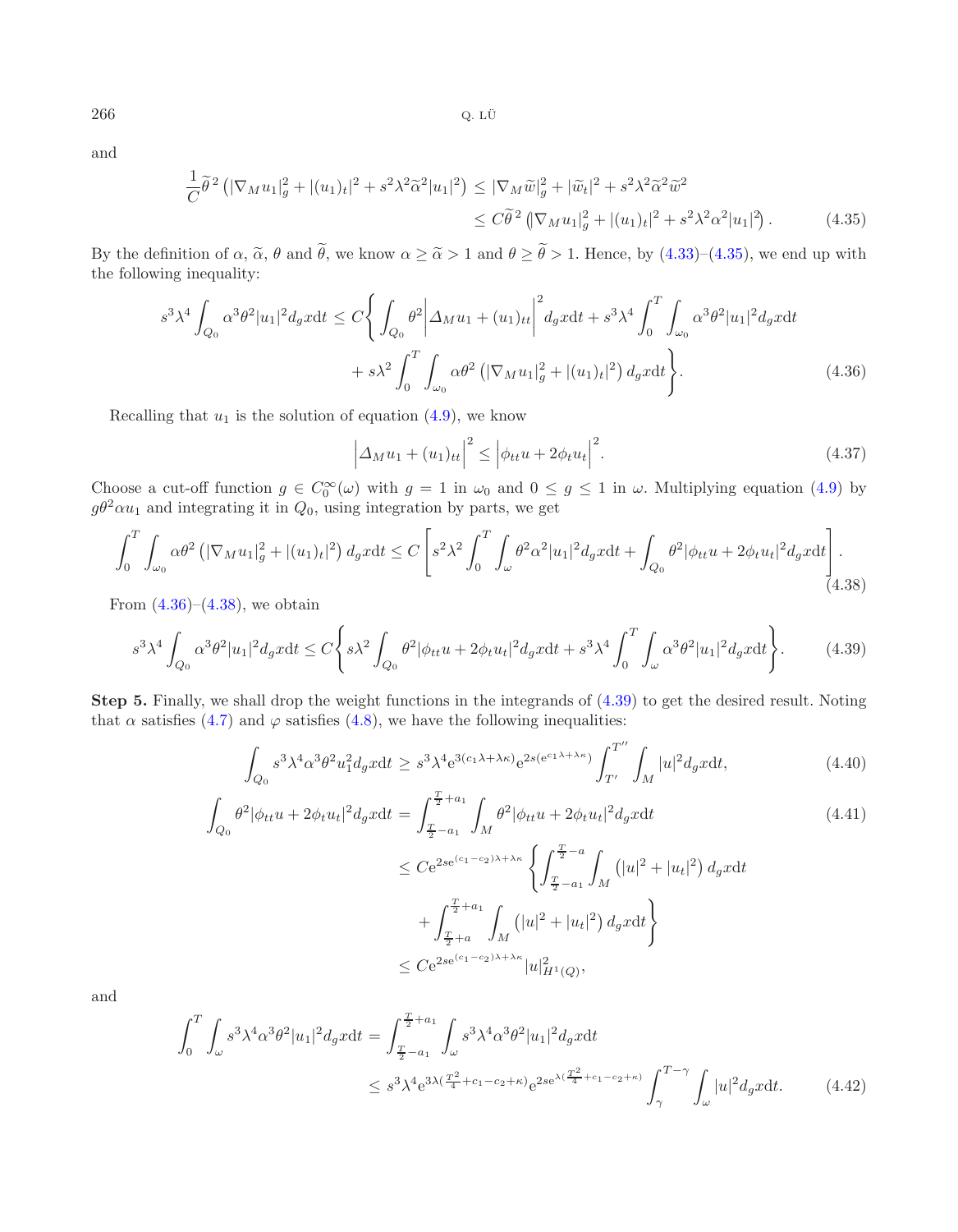<span id="page-12-0"></span>From  $(4.39)$ – $(4.42)$ , we obtain

$$
s^{3} \lambda^{4} e^{3(c_{1}\lambda + \lambda\kappa)} e^{2s(e^{c_{1}\lambda + \lambda\kappa})} \int_{T'}^{T''} \int_{M} |u|^{2} d_{g}x dt \leq s^{3} \lambda^{4} e^{3\lambda(\frac{T^{2}}{4} + c_{1} - c_{2} + \kappa)} e^{2se^{\lambda(\frac{T^{2}}{4} + c_{1} - c_{2} + \kappa)}}
$$

$$
\times \int_{\gamma}^{T-\gamma} \int_{\omega} |u|^{2} d_{g}x dt + C e^{2se^{(c_{1} - c_{2})\lambda + \lambda\kappa}} |u|^{2}_{H^{1}(Q)}. \quad (4.43)
$$

Recalling that  $c_1 > c_2 > 0$ , hence we know that  $e^{2s(e^{c_1\lambda + \lambda\kappa})} > e^{2s(e^{(c_1-c_2)\lambda + \lambda\kappa})}$ . Let  $\lambda = \lambda_0$ ,

<span id="page-12-1"></span>
$$
\varepsilon = \frac{e^{2s(e^{(c_1-c_2)\lambda_0 + \kappa\lambda_0})}}{\lambda_0^4 s^3 e^{3\lambda_0 (c_1 + \kappa)} e^{2se^{c_1\lambda_0 + \kappa\lambda_0}}}, \quad k = \frac{e^{\lambda_0(\frac{T^2}{4} + c_1 - c_2 + \kappa)} - e^{c_1\lambda_0 + \kappa\lambda_0}}{e^{c_1\lambda_0 + \kappa\lambda_0} - e^{(c_1 - c_2)\lambda_0 + \kappa\lambda_0}},
$$

and

$$
\varepsilon_0 = \frac{e^{2s_0(e^{(c_1-c_2)\lambda_0+\kappa\lambda_0})}}{\lambda_0^4 s_0^3 e^{3\lambda_0(c_1+\kappa)} e^{2s_0e^{c_1\lambda_0+\kappa\lambda_0}}}.
$$

From [\(4.43\)](#page-12-0), we know that for any  $\varepsilon \in (0, \varepsilon_0]$ , it holds

$$
|u|_{L^2(M\times(T',T''))}^2 \leq \varepsilon^{-k}|u|_{L^2(\omega\times(\gamma,T-\gamma))}^2 + C\varepsilon|u|_{H^1(Q)}^2,
$$
\n
$$
(4.44)
$$

which in turn implies that the above inequality holds for any  $\varepsilon > 0$ .

Let 
$$
\mu = \frac{1}{1+k}
$$
,  $\varepsilon = \left(\frac{|u|_{L^2(\omega \times (\gamma, T-\gamma))}}{|u|_{H^1(Q)}}\right)^{2\mu}$ , by inequality (4.44), we get  
\n
$$
|u|_{L^2(M \times (T', T''))} \le C|u|_{L^2(\omega \times (\gamma, T-\gamma))}^{\mu}|u|_{H^1(M \times (0,T))}^{1-\mu}.
$$
\n(4.45)

### 5. Interpolation inequality II

<span id="page-12-2"></span>This section is devoted to showing another interpolation result for solutions to equation [\(4.1\)](#page-6-3). Our result is stated as follows:

**Theorem 5.1.** Let  $0 < \gamma < \frac{T}{2}$ . Then there exists a constant  $\delta \in (0,1)$  such that any solution  $u \in H^2(Q)$ *of* [\(4.1\)](#page-6-3) *satisfies*

$$
|u|_{H^1(\omega \times (\gamma, T - \gamma))} \le C(|u(0)|_{L^2(\omega)} + |u_t(0)|_{L^2(\omega)} + |\nabla_M u(0)|_{L^2(\omega)})^{\delta} |u|_{H^1(Q)}^{1-\delta}.
$$
\n(5.1)

*Proof of Theorem [5.1.](#page-12-2)* We divide the proof into three steps.

**Step 1.** Let  $\omega_2 \subset\subset \omega$ . Denote by dist  $((x,t), \omega_2 \times \{0\})$  the distance from  $(x,t)$  to  $\omega_1 \times \{0\}$ . Put  $N(\tau) = \{(x,t) \in$  $Q \left[ \text{dist}((x,t), \omega_2 \times \{0\}) < \tau \right]$ . Let  $0 < \tau_1 < \tau_2 < \tau_3$  such that  $N(\tau_3) \subset Q$  and  $N(\tau_3) \cap (M \times \{0\}) \subset \omega \times \{0\}$ . Let h be an  $C^2$ -function such that

$$
\begin{cases}\n3 < h < 4 \quad \text{if } (x, t) \in N(\tau_1), \\
0 < h < 1 \quad \text{if } (x, t) \in N(\tau_3) \setminus N(\tau_2), \\
|\nabla_M h| > 0 \quad \text{for all } (x, t) \in N(\tau_3).\n\end{cases}
$$

The construction of h is very easy. For example, we can choose a smooth function  $h_1 : \mathbb{R} \to \mathbb{R}$  such that

$$
\begin{cases} h_1' < 0 \text{ and } 3 < h_1(s) < 4 \text{ if } 0 < s < \tau_1^2, \\ 0 < h_1(s) < 1 \text{ if } \tau_2^2 < s < \tau_3^2. \end{cases}
$$

Then  $h(x,t) = h_1(\text{dist}^2((x,t), \omega_2 \times \{0\}))$  is the desired function.

 $\Box$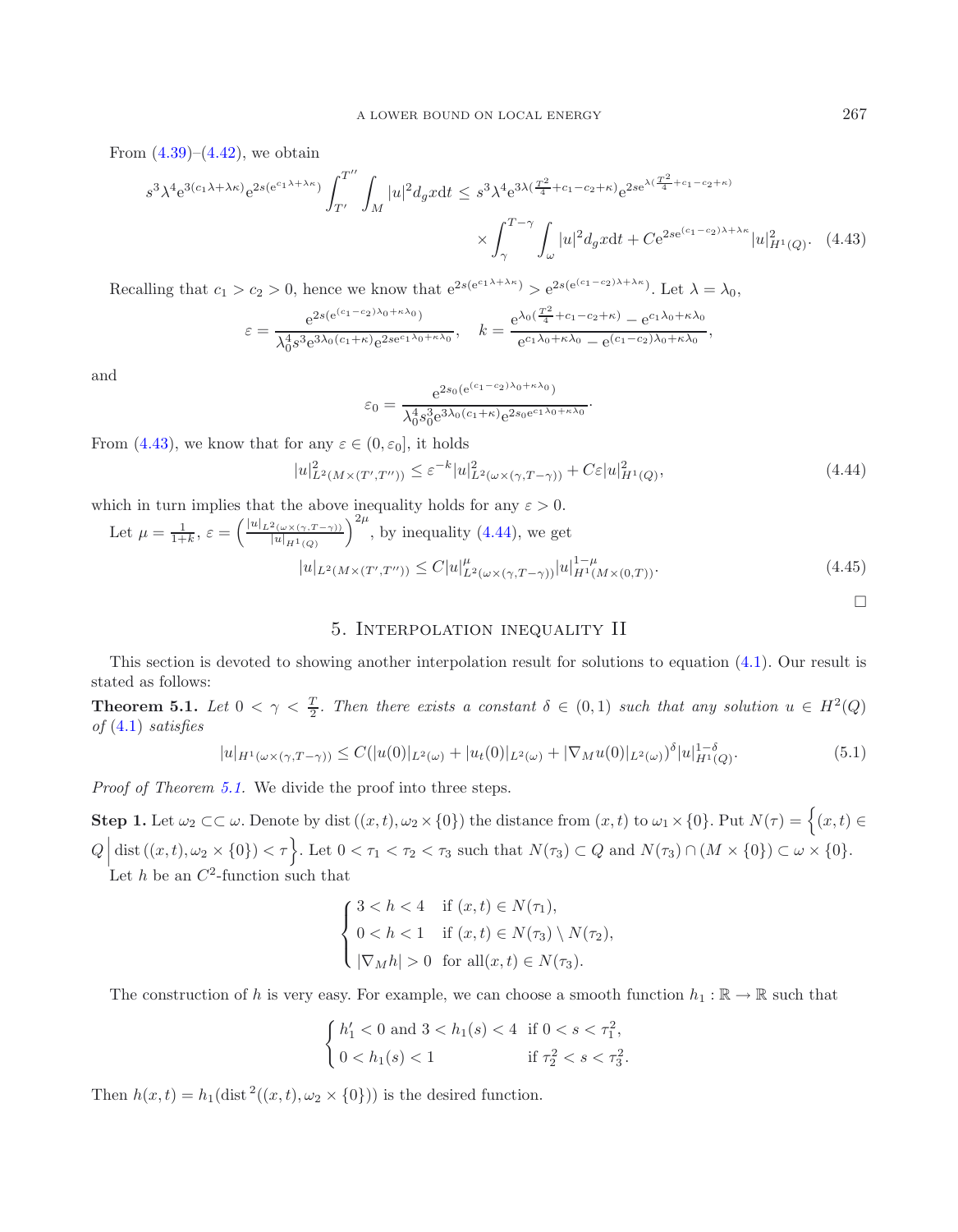In what follows, we shall use Theorem [2.1](#page-2-1) (with  $\varphi$  replaced by h) to prove Theorem [5.1.](#page-12-2) For simplicity of the notations, we still use  $\theta$  to denote the weight function if there is no confusion.

Denote by  $d_b\partial N(\tau_3)$  the volume element of  $\partial N(\tau_3)$  in its Riemannian metric and by  $\bar{\nu} = \bar{\nu}(x)$  the unit outward normal vector of  $N(\tau_3)$  at  $x \in \partial N(\tau_3)$  with its Riemannian metric.

For  $\varepsilon$  small enough, define

$$
N_{\varepsilon}(\partial(N(\tau_3))\setminus(\omega_2\times\{0\}))\stackrel{\triangle}{=} \{x:\,x\in N(\tau_3),\,\mathrm{dist}\left((x,t),\partial(N(\tau_3))\setminus(\omega_2\times\{0\})\right)<\varepsilon\}.
$$

Choose a function  $\chi \in C^{\infty}(N(\tau_3))$  such that  $0 \leq \chi \leq 1$  and that

$$
\chi = \begin{cases} 1 & \text{if } (x,t) \in N(\tau_2), \\ 0 & \text{if } (x,t) \in N(\tau_3) \cap N_{\varepsilon}(\partial(N(\tau_3)) \setminus (\omega_2 \times \{0\})). \end{cases}
$$

<span id="page-13-0"></span>Put  $\bar{u} = \chi u$  where u is the solution of equation [\(4.1\)](#page-6-3). Then,  $\bar{u}$  satisfies the following equation:

$$
\begin{cases} \bar{u}_{tt} + \Delta_M \bar{u} = \chi_{tt} u + 2\chi_t u_t + u \Delta_M \chi + 2(\nabla_M u, \nabla_M \chi)_g & \text{in } N(\tau_3), \\ |\nabla_M \bar{u}|_g = \bar{u} = 0 & \text{on } \partial N(\tau_3) \setminus (\omega \times \{0\}). \end{cases} \tag{5.2}
$$

Apply Theorem [2.1](#page-2-1) to equation [\(5.2\)](#page-13-0) with  $b = 1 \otimes g$ , v replaced by  $\bar{u}$  and  $w = \theta \bar{u}$ .

<span id="page-13-1"></span>Proceeding as in [\(4.12\)](#page-7-4)–[\(4.18\)](#page-8-0), similar to [\(4.19\)](#page-8-1), and noting that h has no critical point in  $N(\tau_3)$ , we obtain that

$$
s\lambda^2 \int_{N(\tau_3)} \alpha \left( |\nabla_M w|_g^2 + |w_t|^2 \right) d_g x \mathrm{d}t + s^3 \lambda^4 \int_{N(\tau_3)} \alpha^3 |w|^2 d_g x \mathrm{d}t
$$
  

$$
\leq C \Biggl\{ \int_{N(\tau_3)} \theta^2 \Big| \bar{u}_{tt} + \Delta_M \bar{u} \Big|^{2} d_g x \mathrm{d}t + \int_{N(\tau_3)} D_1 d_g x \mathrm{d}t \Biggr\},
$$
(5.3)

where

$$
D_1 = 2s\lambda \text{div}_N \left[ 2\lambda \alpha |\nabla_N h|_b^2 w \nabla_N w + s^2 \lambda^2 \alpha^3 |\nabla_N h|_b^2 w^2 \nabla_N h + 2\alpha (\nabla_N h, \nabla_N w)_b \nabla_N w - \alpha |\nabla_N w|_b^2 \nabla_N h \right]. \tag{5.4}
$$

By the divergence theorem,  $\int_{N(\tau_3)} D_1 d_g x dt$  is the boundary term.<br>For the first term therein, we have For the first term therein, we have

$$
\int_{\partial N(\tau_3)} 2s\lambda^2 \alpha |\nabla_N h|_b^2 w \frac{\partial w}{\partial \bar{\nu}} d_b \partial N(\tau_3) \le C \int_{\partial N(\tau_3)} \left\{ s\lambda \alpha (|\nabla_M w|_g^2 + w_t^2) + s\lambda^3 \alpha w^2 \right\} d_b \partial N(\tau_3).
$$

Due to the definition of  $w$ , we know

$$
\begin{cases} w|_{\partial N(\tau_3)\setminus(\omega\times\{0\})} = \bar{u}|_{\partial N(\tau_3)\setminus(\omega\times\{0\})} = 0, \\ \nabla_N w|_{\partial N(\tau_3)\setminus(\omega\times\{0\})} = \nabla_N \bar{u}|_{\partial N(\tau_3)\setminus(\omega\times\{0\})} = 0. \end{cases}
$$

Hence we know that

$$
\int_{\partial N(\tau_3)} 2s\lambda^2 \alpha |\nabla_N h|_b^2 w \frac{\partial w}{\partial \bar{\nu}} d_b \partial N(\tau_3) \le C \int_{\omega \times \{0\}} \left\{ s\lambda \alpha (|\nabla_M w|_g^2 + w_t^2) + s\lambda^3 \alpha w^2 \right\} d_g x.
$$

<span id="page-13-2"></span>By the same argument, we obtain the estimates for the remainder terms. Therefore, it follows that

$$
\int_{Q} D_1 d_g x dt \le C \int_{\omega \times \{0\}} \left[ s \lambda \alpha (|\nabla_M w|_g^2 + w_t^2) + s^3 \lambda^3 \alpha^3 w^2 \right] d_g x. \tag{5.5}
$$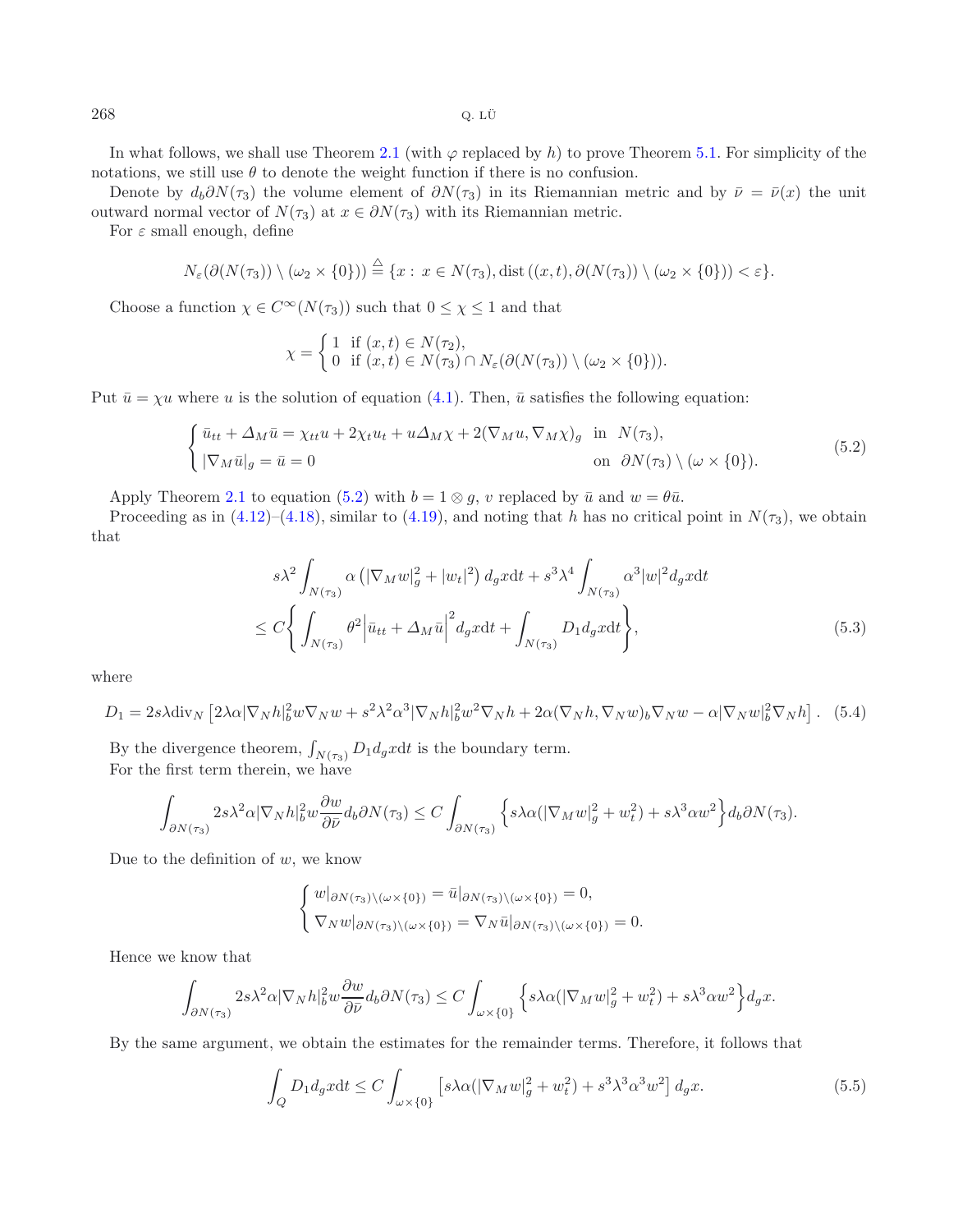Combining  $(5.3)$  and  $(5.5)$ , we obtain that

$$
s\lambda^2 \int_{N(\tau_3)} \alpha \left( |\nabla_M w|_g^2 + |w_t|^2 \right) d_g x \mathrm{d}t + s^3 \lambda^4 \int_{N(\tau_3)} \alpha^3 |w|^2 d_g x \mathrm{d}t \le C \Biggl\{ \int_{N(\tau_3)} \theta^2 \Big| \bar{u}_{tt} + \Delta_M \bar{u} \Big|^{2} d_g x \mathrm{d}t + \int_{\omega \times \{0\}} \Bigl[ s\lambda \alpha \left( |\nabla_M w|_g^2 + |w_t|^2 \right) + s^3 \lambda^3 \alpha^3 |w|^2 \Bigr] d_g x \Biggr\}. \tag{5.6}
$$

<span id="page-14-1"></span>**Step 2.** We now return the w in [\(5.6\)](#page-14-0) to  $\bar{u}$ . Recalling  $w = \theta \bar{u}$ , it is clear that

<span id="page-14-0"></span>
$$
\frac{1}{C}\theta^2 \left( |\nabla_M \bar{u}|_g^2 + |\bar{u}_t|^2 + s^2 \lambda^2 \alpha^2 |\bar{u}|^2 \right) \le |\nabla_M w|_g^2 + |w_t|^2 + s^2 \lambda^2 \alpha^2 w^2
$$
  

$$
\le C\theta^2 \left( |\nabla_M \bar{u}|_g^2 + |\bar{u}_t|^2 + s^2 \lambda^2 \alpha^2 |\bar{u}|^2 \right). \tag{5.7}
$$

From  $(5.6)$ – $(5.7)$ , and noting the first equation in  $(5.2)$ , we obtain that

<span id="page-14-2"></span>
$$
s\lambda^{2} \int_{N(\tau_{3})} \alpha \theta^{2} \left( |\nabla_{M}\bar{u}|_{g}^{2} + |\bar{u}_{t}|^{2} \right) d_{g}x dt + s^{3}\lambda^{4} \int_{N(\tau_{3})} \alpha^{3} \theta^{2} |\bar{u}|^{2} d_{g}x dt
$$
  

$$
\leq C \Biggl\{ \int_{N(\tau_{3})} \theta^{2} \Biggl| \chi_{tt} u + 2\chi_{t} u_{t} + u \Delta_{M} \chi + 2(\nabla_{M} u, \nabla_{M} \chi)_{g} \Biggr|^{2} d_{g}x dt + \int_{\omega \times \{0\}} \left[ s\lambda \alpha (|\nabla_{M}\bar{u}|_{g}^{2} + \bar{u}_{t}^{2}) + s^{3}\lambda^{3} \alpha^{3} \bar{u}^{2} \right] d_{g}x \Biggr\}.
$$
  
(5.8)

By the definition of  $\bar{u}$ , we know that  $\bar{u} = u$  in  $N(\tau_1)$ . By the definition of h, we know that

$$
\begin{cases} \alpha \ge e^{3\lambda} \text{ and } \theta \ge e^{se^{3\lambda}} \text{ if } (x, t) \in N(\tau_1), \\ \alpha \le e^{\lambda} \text{ and } \theta \le e^{se^{\lambda}} \text{ if } (x, t) \in N(\tau_3) \setminus N(\tau_2). \end{cases}
$$

By the definition of  $\chi$  we know that

$$
\chi_t = 0
$$
 and  $\nabla_M \chi = 0$  if  $(x, t) \in N(\tau_2)$ .

<span id="page-14-3"></span>Therefore we have the following inequalities:

$$
\int_{N(\tau_3)} s\lambda^2 \alpha \theta^2 \left( |\nabla_M \bar{u}|_g^2 + |\bar{u}_t|^2 \right) d_g x \mathrm{d}t \geq s\lambda^2 \mathrm{e}^{3\lambda} \mathrm{e}^{2\mathrm{se}^{3\lambda}} \int_{N(\tau_1)} \left( |\nabla_M \bar{u}|_g^2 + |\bar{u}_t|^2 \right) d_g x \mathrm{d}t, \tag{5.9}
$$

$$
\int_{N(\tau_3)} s^3 \lambda^4 \alpha^3 \theta^2 \bar{u}^2 d_g x dt \geq s^3 \lambda^4 e^{9\lambda} e^{2se^{3\lambda}} \int_{N(\tau_1)} |u|^2 d_g x dt,
$$
\n(5.10)

$$
\int_{N(\tau_3)} \theta^2 \Big| \chi_{tt} u + 2\chi_t u_t + u \Delta_M \chi + 2(\nabla_M u, \nabla_M \chi)_g \Big|^2 d_g x dt \leq C e^{2se^{\lambda}} \int_{N(\tau_3)} \left( |u|^2 + |\nabla_M u|_g^2 + |u_t|^2 \right) d_g x dt,
$$
\n(5.11)

$$
\int_{\omega \times \{0\}} s^3 \lambda^3 \alpha^3 \theta^2 |\bar{u}|^2 d_g x \leq s^3 \lambda^3 e^{12\lambda} e^{2se^{4\lambda}} \int_{\omega \times \{0\}} |u|^2 d_g x,\tag{5.12}
$$

and

$$
\int_{\omega \times \{0\}} s\lambda \alpha \theta^2 \left( |\nabla_M \bar{u}|_g^2 + \bar{u}_t^2 \right) d_g x \le s\lambda e^{4\lambda} e^{2se^{4\lambda}} \int_{\omega \times \{0\}} \left( |\nabla_M u|_g^2 + u_t^2 \right) d_g x. \tag{5.13}
$$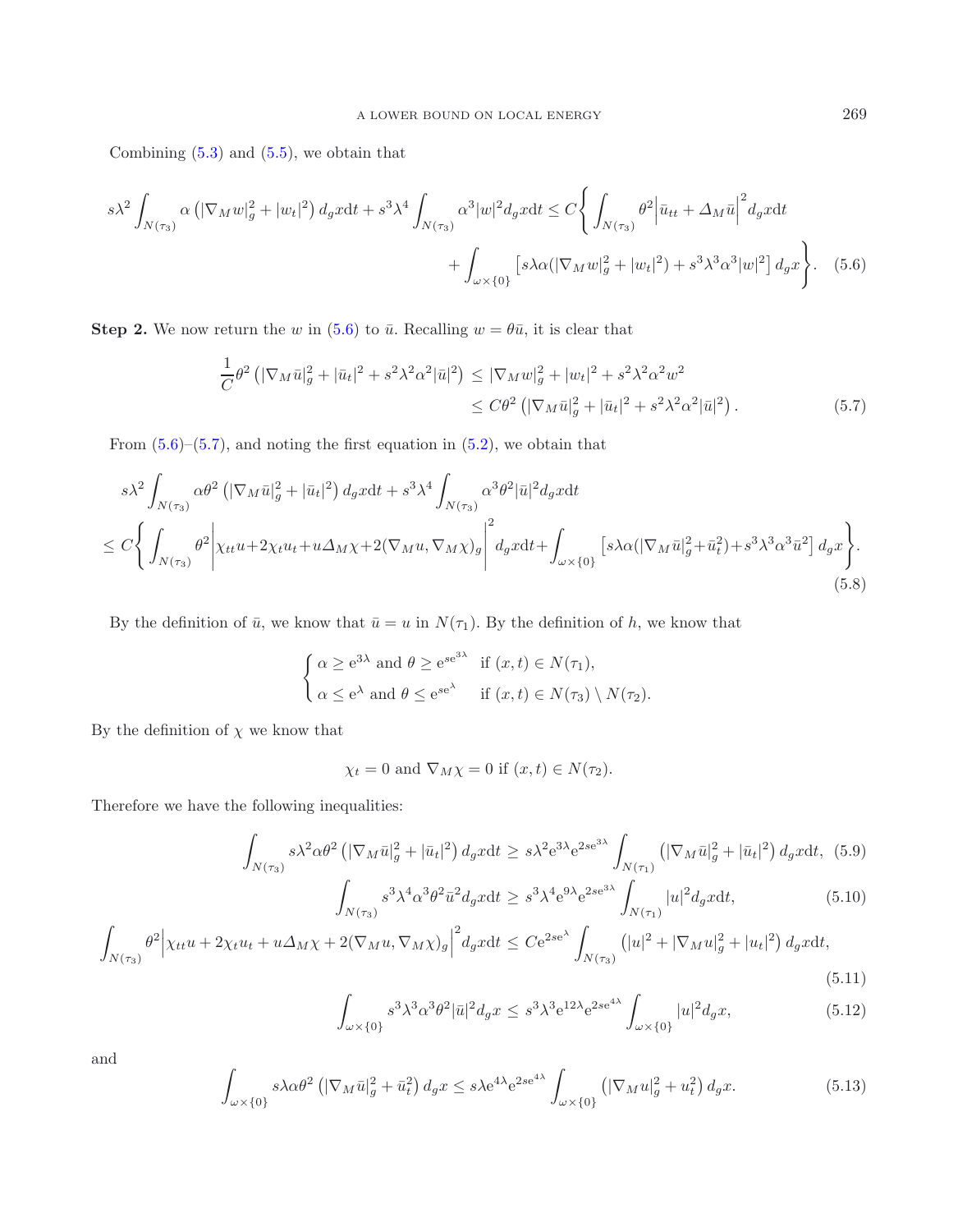<span id="page-15-0"></span>From  $(5.8)$  to  $(5.13)$ , we know that

$$
s\lambda^{2}e^{3\lambda}e^{2se^{3\lambda}}\int_{N(\tau_{1})} \left( |\nabla_{M}\bar{u}|_{g}^{2} + |\bar{u}_{t}|^{2} \right) d_{g}xdt + s^{3}\lambda^{4}e^{9\lambda}e^{2se^{3\lambda}}\int_{N(\tau_{1})} s^{3}\lambda^{4}|u|^{2}d_{g}xdt
$$
  
\n
$$
\leq C\Biggl\{e^{2se^{\lambda}}\int_{N(\tau_{3})} \left( |u|^{2} + |\nabla_{M}u|_{g}^{2} + |u_{t}|^{2} \right) d_{g}xdt + s^{3}\lambda^{3}e^{12\lambda}e^{2se^{4\lambda}}\int_{\omega\times\{0\}} |u|^{2}d_{g}x + s\lambda e^{4\lambda}e^{2se^{4\lambda}}\int_{\omega\times\{0\}} \left( |\nabla_{M}u|_{g}^{2} + u_{t}^{2} \right) d_{g}x \Biggr\}. \tag{5.14}
$$

Similar to [\(4.44\)](#page-12-1), by [\(5.14\)](#page-15-0), we obtain that there exist a  $\beta > 0$  and an  $\epsilon_0 > 0$  such that for any  $\epsilon \in (0, \epsilon_0]$ , we have

<span id="page-15-2"></span>
$$
|u|_{H^1(N(\tau_1))}^2 \le \epsilon^{-\beta} \left( |u_t(0)|_{L^2(\omega)}^2 + |\nabla_M u(0)|_{L^2(\omega)}^2 + |u(0)|_{L^2(\omega)}^2 \right) + C\epsilon |u|_{H^1(Q)}^2,
$$
\n(5.15)

which in turn implies that the above inequality holds for any  $\epsilon > 0$ .

<span id="page-15-1"></span>Noting that  $\tau_1 > 0$ , hence there is an open ball  $B \subset N(\tau_1)$ . Then we know that

$$
|u|_{H^1(B)}^2 \le \epsilon^{-\beta} \left( |u_t(0)|_{L^2(\omega)}^2 + |\nabla_M u(0)|_{L^2(\omega)}^2 + |u(0)|_{L^2(\omega)}^2 \right) + C\epsilon |u|_{H^1(Q)}^2.
$$
\n(5.16)

Put 
$$
\delta' = \frac{1}{1+\beta}
$$
 and let  $\epsilon = \left(\frac{|u_t(0)|_{L^2(\omega)}^2 + |\nabla_M u(0)|_{L^2(\omega)}^2 + |u(0)|_{L^2(\omega)}^2}{|u|_{H^1(Q)}^2}\right)^{\delta'}$  in (5.16), we get  
\n
$$
|u|_{H^1(B)} \le C \left( |u_t(0)|_{L^2(\omega)}^2 + |\nabla_M u(0)|_{L^2(\omega)}^2 + |u(0)|_{L^2(\omega)}^2 \right)^{\frac{\delta'}{2}} |u|_{H^1(Q)}^{1-\delta'}
$$
\n
$$
\le C \left( |u_t(0)|_{L^2(\omega)} + |\nabla_M u(0)|_{L^2(\omega)} + |u(0)|_{L^2(\omega)} \right)^{\delta'} |u|_{H^1(Q)}^{1-\delta'}.
$$
\n(5.17)

**Step 3.** To complete the proof, it suffices to show that the following proposition: For any given open set  $L \subset\subset Q$ , there exists a constant  $0 < \delta'' < 1$  such that

$$
|u|_{H^1(L)} \le C|u|_{H^1(B)}^{\delta''}|u|_{H^1(Q)}^{1-\delta''}.
$$
\n(5.18)

Firstly, we admit this claim and continue our proof. After that, we prove this proposition.

By inequality [\(5.17\)](#page-15-2) and [\(5.18\)](#page-15-3), we deduce that for any given subset  $L \subset\subset Q$ , we have

<span id="page-15-3"></span>
$$
|u|_{H^{1}(L)} \leq C \left( |u_{t}(0)|_{L^{2}(\omega)} + |\nabla_{M} u(0)|_{L^{2}(\omega)} + |u(0)|_{L^{2}(\omega)} \right)^{\delta} |u|_{H^{1}(Q)}^{1-\delta}
$$
\n(5.19)

where  $\delta = \delta' \delta''$ . Now we choose  $L = \omega \times (\gamma, T - \gamma)$  to get Theorem [5.1.](#page-12-2)

Now we prove the above proposition. Let  $B_1$ ,  $B_2$  and  $B_3$  be three open balls in Q such that  $B_1 \subset\subset B_2 \subset\subset$  $B_3 \subset\subset Q$ . Choose a cut-off function  $\eta \in C_0^{\infty}(Q)$  such that  $\eta = 1$  in  $B_3$  and  $0 < \eta < 1$ . Let  $y = \eta u$ . Then, y solves

$$
\begin{cases}\ny_{tt} + \Delta_M y = \eta_{tt} u + 2\eta_t u_t + u\Delta_M \eta + 2(\nabla_M u, \nabla_M \eta)_g & \text{in } Q, \\
|\nabla_M y| = \bar{y} = 0 & \text{on } \partial Q.\n\end{cases}
$$
\n(5.20)

Denote by P the center of  $B_1$ . Let  $r(x,t) = \text{dist}^2((x,t), P)$ . Replace the above  $\varphi$  (in  $\theta$ ) by r. By the same argument as the proof of Theorem [4.1,](#page-6-0) we conclude that there exists a constant  $0 < \tilde{\delta} < 1$  such that

<span id="page-15-4"></span>
$$
|u|_{H^1(B_2)} \le C|u|_{H^1(B_1)}^{\tilde{\delta}}|u|_{H^1(Q)}^{1-\tilde{\delta}}.
$$
\n(5.21)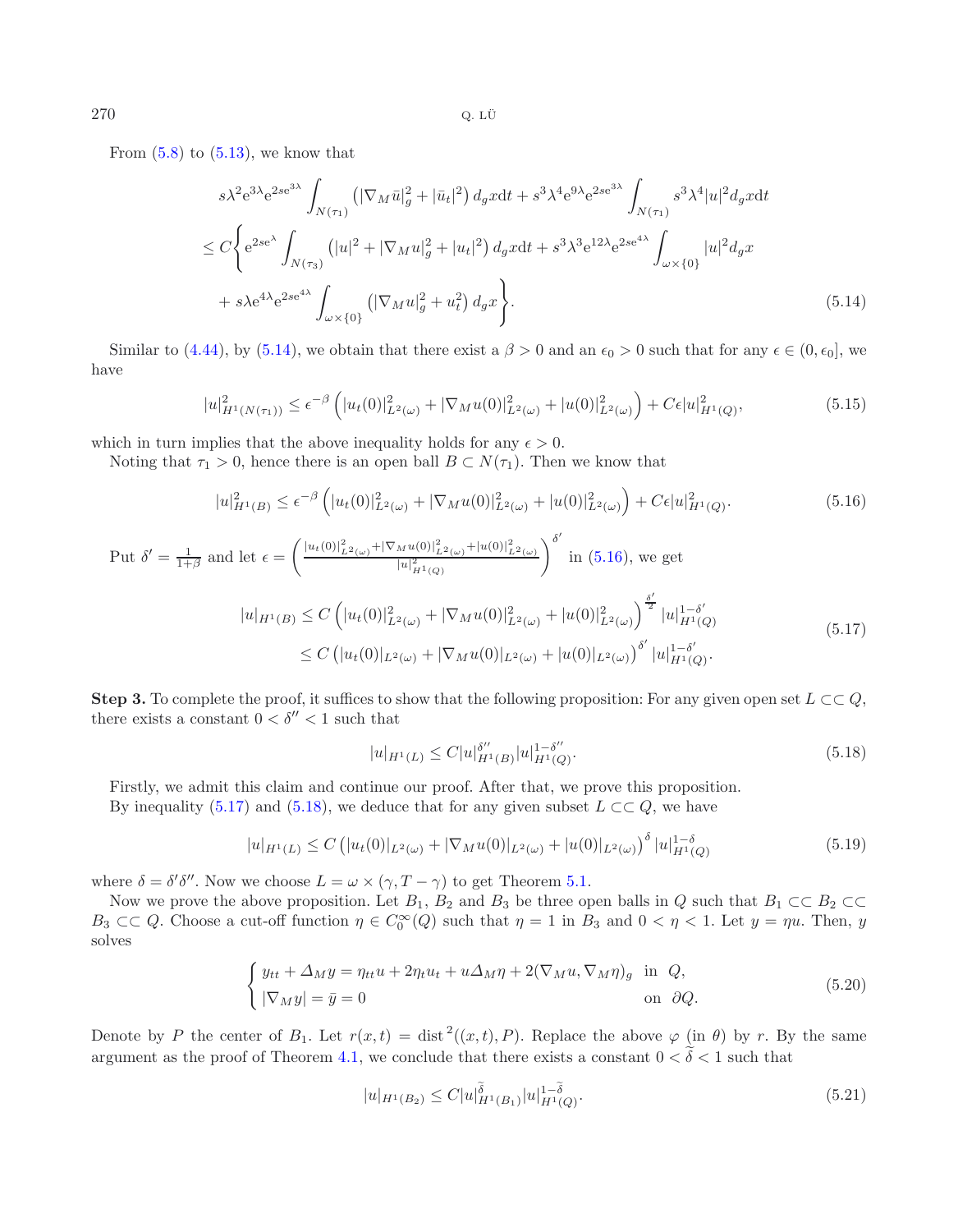For any ball  $B' \subset\subset Q$ , we can find a finite number  $m \in \mathbb{N}$  and two sequences of balls  $\{B^i\}_{i=1}^m$  and  $\{\widetilde{B}^i\}_{i=1}^m$ such that

$$
\begin{cases}\nB' \subset\subset B^1, \\
\widetilde{B}^i \subset\subset B^i \cap B^{i+1} & \text{for } i = 1, \dots, m-1, \\
\widetilde{B}^n \subset\subset B^n, \\
\widetilde{B}^n = B.\n\end{cases}
$$
\n(5.22)

By inequality [\(5.21\)](#page-15-4), we know that there exists a sequences  $\{\delta_i\}_{i=1}^m$  satisfying  $0 < \delta_i < 1$  for  $i = 1, \ldots, m$ , such that

<span id="page-16-0"></span>
$$
|u|_{H^1(B')} \le |u|_{H^1(B^1)} \le C|u|_{H^1(\tilde{B}^1)}^{\tilde{\delta}_1} |u|_{H^1(Q)}^{1-\tilde{\delta}_1} \le C|u|_{H^1(B^2)}^{\tilde{\delta}_1} |u|_{H^1(Q)}^{1-\tilde{\delta}_1}
$$
  
\n
$$
\le C|u|_{H^1(\tilde{B}^2)}^{\tilde{\delta}_1 \tilde{\delta}_2} |u|_{H^1(Q)}^{1-\tilde{\delta}_1 \tilde{\delta}_2} \le \dots \le C|u|_{H^1(\tilde{B}^n)}^{\tilde{\delta}_1 \tilde{\delta}_2} |u|_{H^1(Q)}^{1-\tilde{\delta}_1 \tilde{\delta}_2} \dots \tilde{\delta}_m.
$$
\n(5.23)

Put  $\delta = \delta_1 \delta_2 \dots \delta_m$ , then we know that

$$
|u|_{H^1(B')} \le C|u|_{H^1(B)}^{\tilde{\tilde{\delta}}}|u|_{H^1(Q)}^{1-\tilde{\tilde{\delta}}}.
$$
\n(5.24)

<span id="page-16-1"></span>For any given  $L \subset\subset Q$ , we can find finite balls contained in the internal of Q to cover it. Hence from inequality [\(5.24\)](#page-16-0), we know that there exist a constant  $0 < \delta'' < 1$  such that [\(5.18\)](#page-15-3) holds.

$$
|u|_{H^1(L)} \le C|u|_{H^1(B)}^{\delta''}|u|_{H^1(Q)}^{1-\delta''}.
$$
\n(5.25)

This completes the proof of Theorem [5.1.](#page-12-2)  $\Box$ 

### 6. Proof of Theorem [1.2](#page-1-2)

We are now in a position to prove Theorem [1.2.](#page-1-2)

*Proof of Theorem [1.2.](#page-1-2)* For simplicity, choose  $T = 4$ ,  $T' = 1$  and  $T'' = 3$  in inequalities [\(4.2\)](#page-6-7) and [\(5.1\)](#page-12-2). From Theorem [4.1,](#page-6-0) we get

$$
|u|_{L^{2}(M\times(1,3))} \leq C|u|_{L^{2}(\omega\times(\gamma,4-\gamma))}^{\mu}|u|_{H^{1}(Q)}^{1-\mu}.
$$
\n(6.1)

By Theorem [5.1,](#page-12-2) we obtain

$$
|u|_{L^{2}(M\times(1,3))} \leq C\left(|u_{t}(0)|_{L^{2}(\omega)}^{2} + |\nabla_{M}u(0)|_{L^{2}(\omega)}^{2} + |u(0)|_{L^{2}(\omega)}^{2}\right)^{\mu_{0}}|u|_{H^{1}(Q)}^{1-\mu_{0}},\tag{6.2}
$$

where  $u \in H^2(Q)$  is any solution of equation [\(4.1\)](#page-6-3).

For any  $\{a_i\}_{\lambda_i\leq r}$  with  $a_i \in \mathbb{C}$ , set

$$
y(x,t) = \sum_{\lambda_j \le r} \frac{\text{sh}(t\sqrt{\lambda_j})}{\sqrt{\lambda_j}} a_j e_j \tag{6.3}
$$

with  $\frac{\sin(tb)}{b} = t$  if  $b = 0$ . Then, both the real part and the imaginary part of y are solutions of [\(4.1\)](#page-6-3) and Re  $y = \text{Im } y = 0$  on  $M \times \{0\}$ . Therefore Re y and Im y satisfy inequality [\(6.2\)](#page-16-1). For the left term of (6.2), have

$$
|\text{Re } y|_{L^{2}(M\times(1,3))}^{2} = \int_{1}^{3} \int_{M} \left| \sum_{\lambda_{j}\leq r} \frac{\text{sh}(t\sqrt{\lambda_{j}})}{\sqrt{\lambda_{j}}} (\text{Re } a_{j}) e_{j} \right|^{2} dx dt = \sum_{\lambda_{j}\leq r} |\text{Re } a_{j}|^{2} \int_{1}^{3} \left| \frac{\text{sh}(t\sqrt{\lambda_{j}})}{\sqrt{\lambda_{j}}} \right|^{2} dt
$$
  

$$
\geq \sum_{\lambda_{j}\leq r} |\text{Re } a_{j}|^{2} \int_{1}^{3} t^{2} dt = \frac{8}{3} \sum_{\lambda_{j}\leq r} |\text{Re } a_{j}|^{2}.
$$
 (6.4)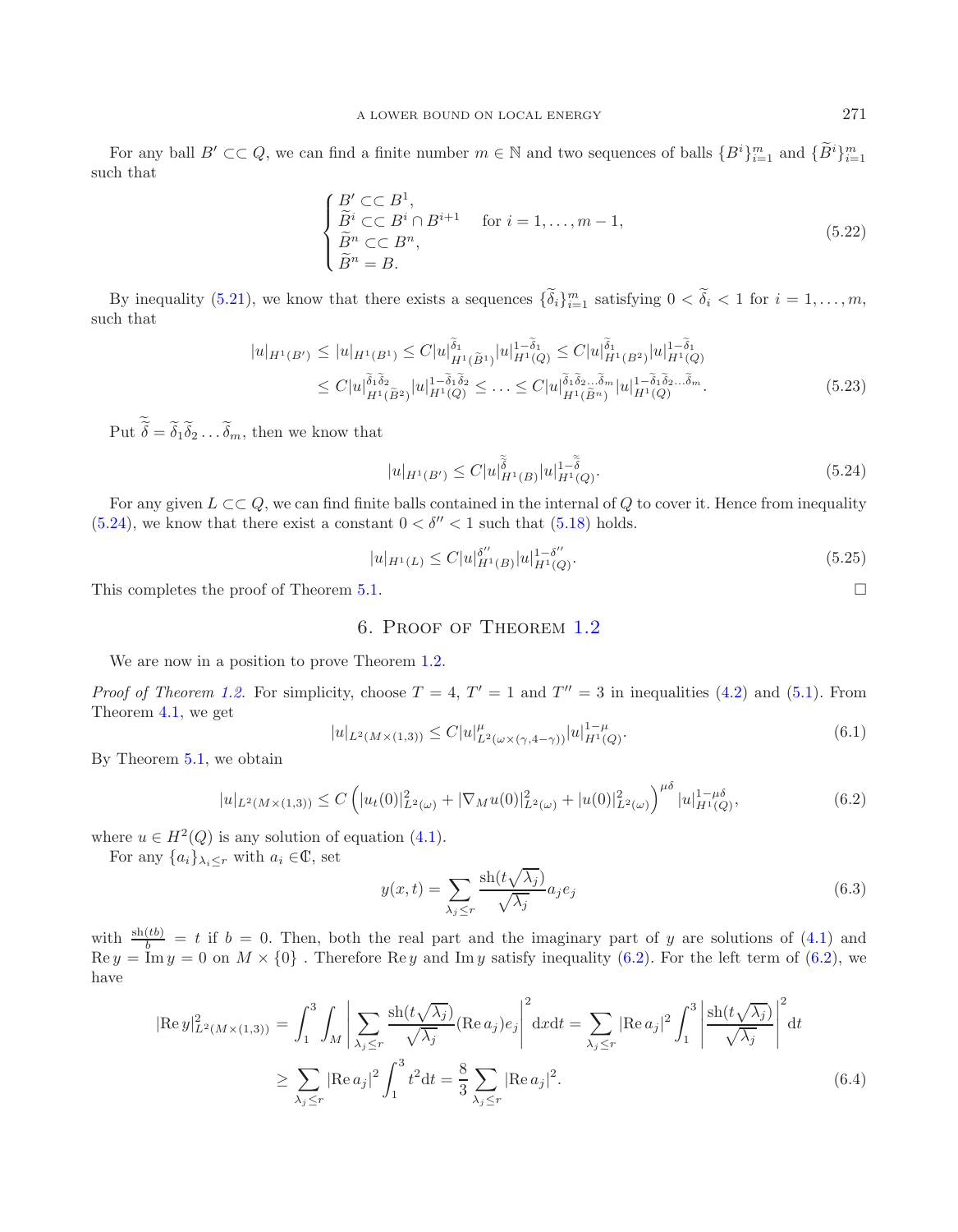$272$  Q. LÜ

For the right term of [\(6.2\)](#page-16-1), we have  $\partial_t \text{Re } y(x,0) = \sum_{\lambda_j \leq r} \text{Re } a_j e_j$  and

$$
|\text{Re } y|_{H^1(Q)}^2 \le Ce^{8\sqrt{r}}(1+r) \sum_{\lambda_j \le r} |\text{Re } a_j|^2 \le Ce^{9\sqrt{r}} \sum_{\lambda_j \le r} |\text{Re } a_j|^2. \tag{6.5}
$$

Therefore we get

$$
\sum_{\lambda_j \le r} |\text{Re } a_j|^2 \le C \left( \int_{\omega} \Big| \sum_{\lambda_j \le r} \text{Re } a_j e_j \Big|^2 dx \right)^{\mu \delta} \left( e^{9\sqrt{r}} \sum_{\lambda_j \le r} |\text{Re } a_j|^2 \right)^{1-\mu \delta}.
$$
 (6.6)

<span id="page-17-13"></span>Hence we have

$$
\sum_{\lambda_j \le r} |\text{Re } a_j|^2 \le C e^{C\sqrt{r}} \int_{\omega} \left| \sum_{\lambda_i \le r} \text{Re } a_i e_i \right|^2 dx. \tag{6.7}
$$

<span id="page-17-14"></span>By the same argument, we can get

$$
\sum_{\lambda_j \le r} |\text{Im } a_j|^2 \le C e^{C\sqrt{r}} \int_{\omega} \left| \sum_{\lambda_i \le r} \text{Im } a_i e_i \right|^2 dx. \tag{6.8}
$$

From  $(6.7)$  and  $(6.8)$ , we obtain

$$
\sum_{\lambda_j \le r} |a_j|^2 \le C e^{C\sqrt{r}} \int_{\omega} \left| \sum_{\lambda_i \le r} a_i e_i \right|^2 dx.
$$
\n(6.9)

 $\Box$ 

*Acknowledgements.* The author acknowledges the anonymous referees for valuable and helpful comments.

#### **REFERENCES**

- <span id="page-17-9"></span>[1] X. Fu, A weighted identity for partial differential operators of second order and its applications. C. R. Acad. Sci., Sér. I Paris **342** (2006) 579–584.
- <span id="page-17-7"></span>[2] A.V. Fursikov and O.Yu. Imanuvilov, Controllability of Evolution Equations, Lect. Notes Ser. Seoul National University, Seoul **34** (1996).
- <span id="page-17-0"></span>[3] E. Hebey, Nonlinear Analysis on Manifolds: Sobolev Spaces and Inequalities, Courant Lect. Notes Math. New York University Courant Institute of Mathematical Sciences, New York **5** (1999).
- <span id="page-17-2"></span>[4] D. Jerison and G. Lebeau, Nodal sets of sums of eigenfunctions, in Harmonic Analysis and Partial Differential Equations. Chicago, IL (1996) 223–239; Chicago Lect. Math., Univ. Chicago Press, Chicago, IL (1999).
- [5] J. Jost, Riemann Geometry and Geometric Analysis. Springer-Verlag, Berlin, Heidelberg (2005).
- <span id="page-17-10"></span><span id="page-17-8"></span>[6] M.M. Larent'ev, V.G. Romanov and S.P. Shishat·Skii, Ill-posed Problems of Mathematical Physics and Analysis. Edited by Amer. Math. Soc. Providence. Transl. Math. Monogr. **64** (1986).
- <span id="page-17-3"></span>[7] G. Lebeau and L. Robbiano, Contrôle exact de l'équation de la chaleur. Commun. Partial Differ. Equ. 20 (1995) 335–356.
- <span id="page-17-12"></span>[8] G. Lebeau and L. Robbiano, Stabilizzation de l'´equation des ondes par le bord. Duke Math. J. **86** (1997) 465–491.
- [9] G. Lebeau and E. Zuazua, Null controllability of a system of linear thermoelasticity. Arch. Ration. Mech. Anal. **141** (1998) 297–329.
- <span id="page-17-11"></span><span id="page-17-4"></span>[10] X. Liu and X. Zhang, On the local controllability of a class of multidimensional quasilinear parabolic equations. C. R. Math. Acad. Sci., Paris **347** (2009) 1379–1384.
- <span id="page-17-5"></span>[11] A. L´opez, X. Zhang and E. Zuazua, Null controllability of the heat equation as singular limit of the exact controllability of dissipative wave equations. J. Math. Pure. Appl. **79** (2000) 741–808.
- <span id="page-17-6"></span>[12] Q. Lü, Bang-Bang principle of time optimal controls and null controllability of fractional order parabolic equations. Acta Math. Sin. **26** (2010) 2377–2386.
- <span id="page-17-1"></span>[13] Q. Lü, Control and Observation of Stochastic Partial Differential Equations. Ph.D. thesis, Sichuan University (2010).